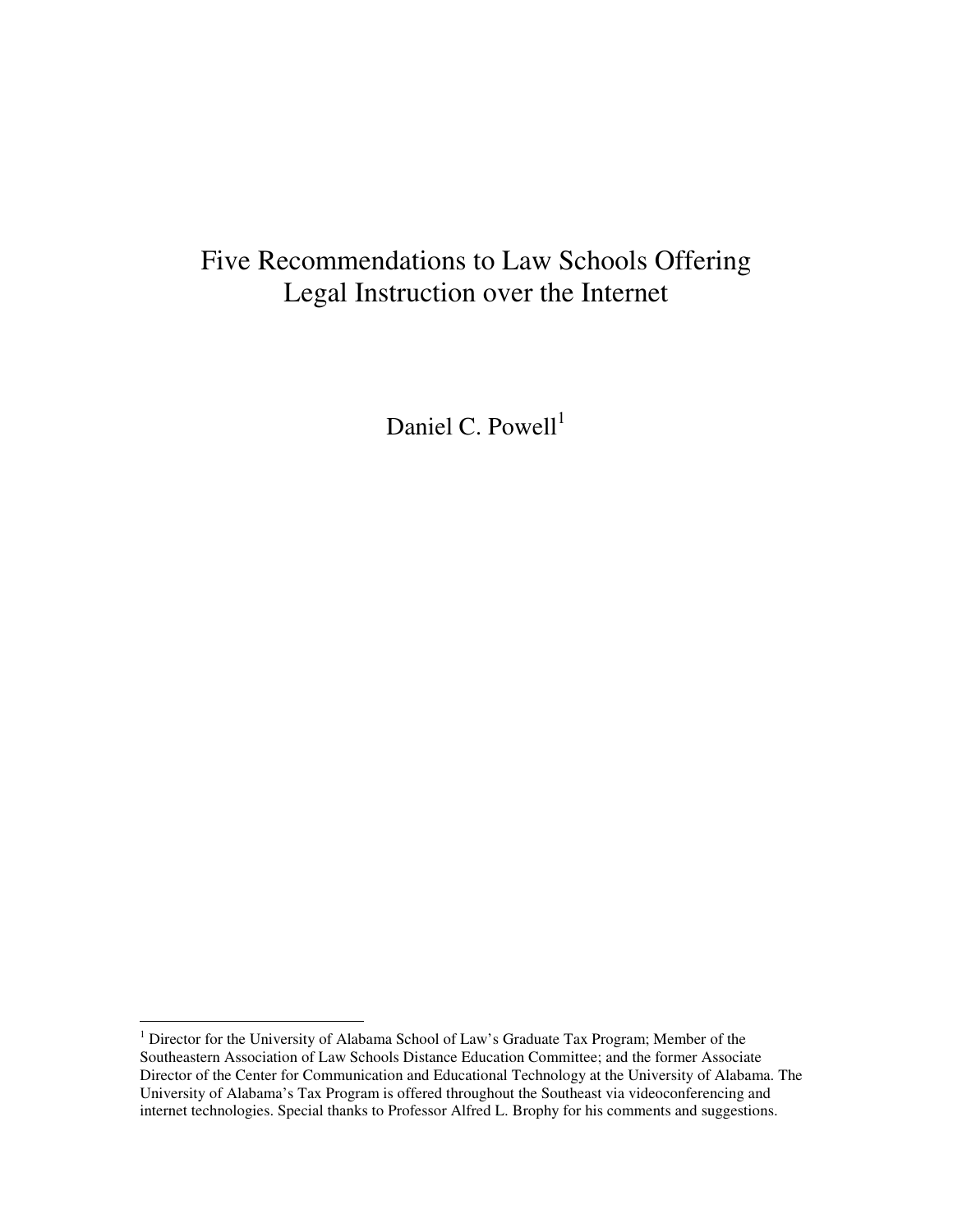In September 1999, while speaking at a dedication for Rutgers University Center for Law and Justice, Supreme Court Justice Ruth Bader Ginsburg criticized distance legal education as it was being offered by Concord University School of Law.<sup>2</sup> Concord is an internet law school opened in 1998 by Kaplan Educational Centers. <sup>3</sup> Although Concord is not accredited by the American Bar Association (ABA), other states like California may soon be allowing its graduates and graduates of other non-accredited online law schools to sit for the bar exam. 4

In her address at Rutgers, Justice Ginsburg admitted that the internet has opened up opportunities for professors to "bring the law to life" through discussion boards, websites and interactive role-playing simulations.<sup>5</sup> However, Ginsburg also warned of the dangers attached to "classes in which students learn entirely from home, in front of a computer screen, with no face-to-face instructors." <sup>6</sup> She defined legal education as a "shared enterprise, a genuine interactive endeavor" that "... inevitably loses something vital when students learn in isolation, even if they can engage in virtual interaction with peers and teachers."<sup>7</sup>

The same week, Jack Goetz, Concord's Dean at the time, responded that through email, telephone and online discussion, Concord's students may actually experience more interaction than the traditional on campus law student. <sup>8</sup> Barry Currier, the current Dean of Concord and former Senior Deputy Director of the ABA Section of Legal Education claims that "Concord's state-of-the-art technology provides . . .law students . . . greater access to professors and fellow students via instructor-led, online dialogues, interactive assessments that result in rapid feedback for students, and extensive online electronic research engines."<sup>9</sup>

 $<sup>5</sup>$  Supra note 2.</sup>

 $^6$  *Id.* 

 $^7$  *Id.* 

 $2$  www.Chronicle.com/free/99/09/99091302t.htm

<sup>3</sup> www.concordlawscool.com/

<sup>4</sup> *See* Nancy McCarthy, Online School Faces a Long Road to Respectability, California Bar Journal (March 2003) "Only two types of law schools exist under the California Business & Professions Code — fixed facility and correspondence. Since Concord's courses are not taught at a fixed facility, the State Bar treats it as a correspondence school, whose students are required to take the First-Year Law Students' Examination, otherwise known as the baby bar, in order to continue their legal education."

<sup>9</sup> http://www.concordlawschool.com/info/custom/concord/schoolinfo/message.asp?GUID=25A268B4E7964 C5DBB2E315AEC2C5DDA601518606295383413. Barry Currier is also a former Dean of Samford University's Cumberland School of law. For a thorough comparison of Concord's pedagogy with the traditional law school format *see* Robert Oliphant, Will Internet-driven Concord University Law School Revolutionize Traditional Law School Teaching, 27 Wm. Mitchell L. Rev. 841 (2000).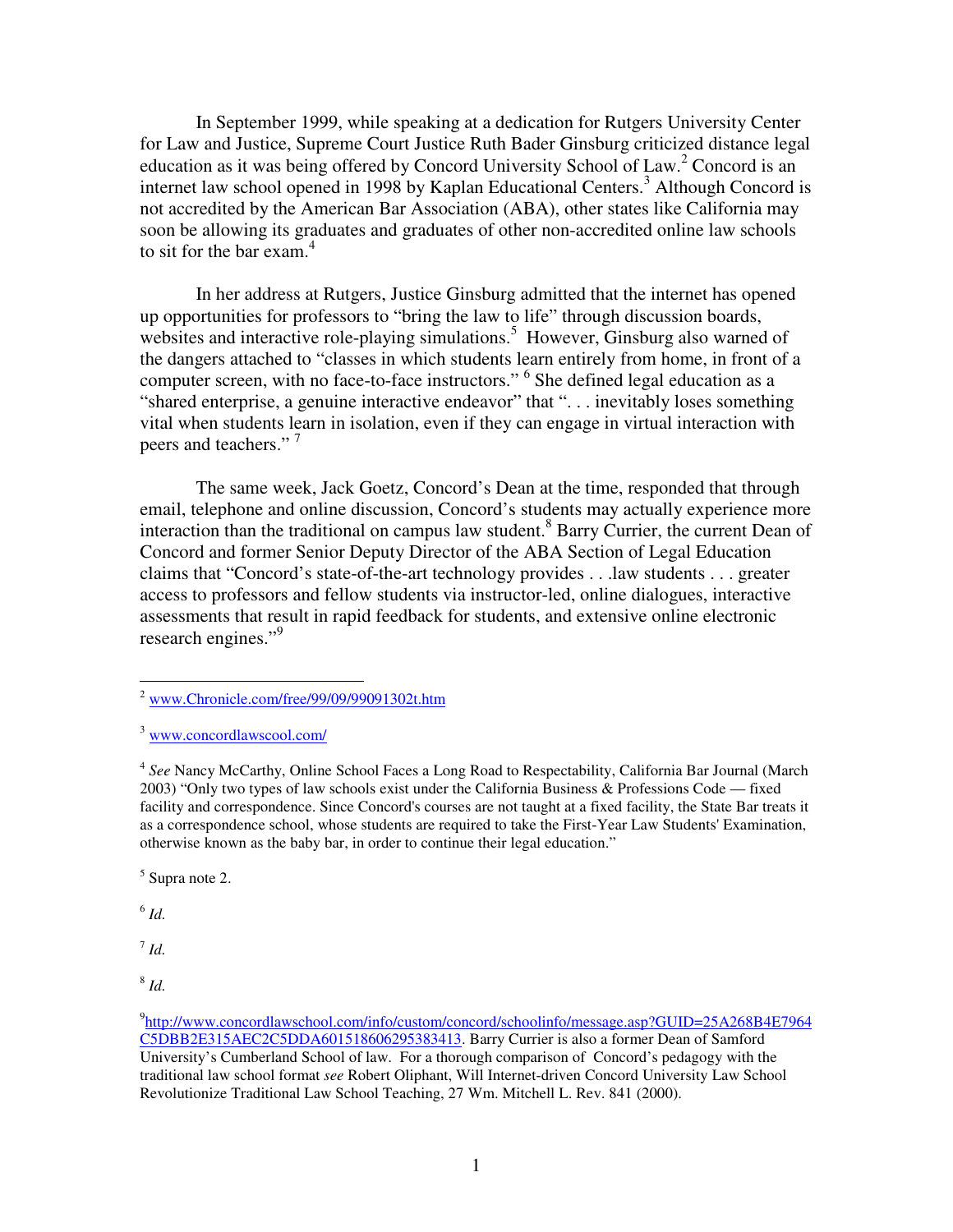A few months after Justice Ginsburg's criticism of Concord, the online school made its way back into the headlines because of a conflict between Harvard Law School and Professor Arthur Miller. Miller agreed to videotape 11 civil procedure lectures for Concord's students. <sup>10</sup> Harvard Law School sought to prevent the recordings based upon their policy preventing faculty from teaching at other schools during the school year with the Dean's permission. Ironically, Miller argued that because he was not interacting with the students, he was not teaching and thus not violating the school's policy.<sup>11</sup> The incident prompted Harvard's faculty to publish a new faculty handbook with a provision prohibiting professors from teaching or consulting for an internet based university without prior permission of the Dean and the corporation that governs Harvard.<sup>12</sup>

From the year preceding Ginsburg's comments and the Miller v. Harvard dispute (1998) to the year following (2000), enrollment in distance education courses at two and four year colleges doubled from about one and a half million to about three million. By the end of 2006, the number of online students is expected to increase to five million <sup>13</sup>Concord Law School currently claims to have more than 1,800 enrolled students including alumni of such prestigious universities as Columbia, Harvard, Yale, MIT, the University of California Berkley, Duke and the University of Chicago.<sup>14</sup>

The door to distance education in law schools cracked open in August of 2002 when the ABA revised its Standard 306 to specifically permit the limited use of distance education courses.<sup>15</sup> A law school curriculum survey conducted by the ABA in 2003 revealed that of 153 responding schools, 82 offered real-time distance education courses during 2003-04 as compared with 49 in 2002-03.<sup>16</sup> The kinds of courses being offered

 $11$  *Id.* 

<sup>12</sup> *Id.*

<sup>13</sup> For statistics on the increasing number of college students taking distance education courses, *see* the study conducted through the National Center for Education Statistics (NCES) at http://nces.ed.gov/surveys/peqis/publications/2003017. For a discussion of these statistics *see* Michael Klein, "The Equitable Rule": Copyright Ownership of Distance-Education Courses, 31 J.C. & U.L. 143, 146 (2004); Michael Klein, " Sovereignty of Reason:" An Approach to Sovereign Immunity and Copyright Ownership of Distance-Education Courses at Public Colleges and Universities, 34 J.L. Educ. 7 199,201-203 (April 2005) *See also* Leslie Thornton, Beyond the Blackboard: Regulating Distance Learning in Higher Education, 3 Vand. J. Ent. L. & Prac. 210 (Spring 2001) claiming that as a consequence of higher education's reluctance to embrace new internet technologies universities have lost students to community colleges and businesses. Thornton also makes a bold claim that employers do not care whether degrees are online or traditional.

<sup>14</sup> www.concordlawscool.com/infor/custom/concord/schoolinfo

<sup>15</sup> http://www.abanet.org/legaled/standards/chapter3.html

<sup>10</sup> Amy Dockser Marcus , *Any student can have him*, The Wall Street Journal, Nov. 22, 1999.

<sup>&</sup>lt;sup>16</sup> Dean David Partlett, Distance Learning: Loosening the Ties that Bind (not yet published but available at http://www.aals.org/international2004/Papers/partlett.pdf.) Dean Partlett is on the ABA's Section of Legal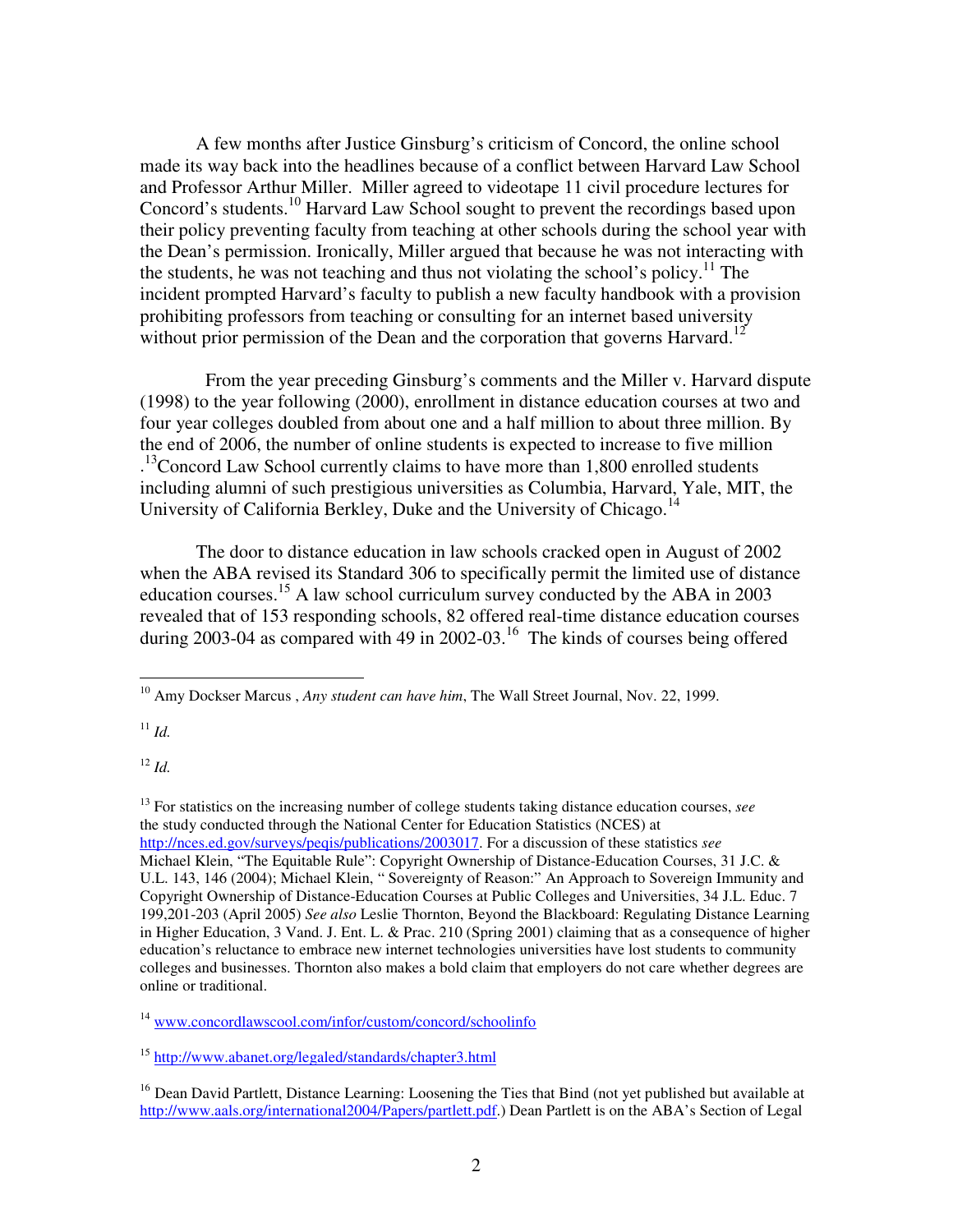were not only small seminars but also large core curriculum electives like classes in tax, insurance, business and intellectual property. <sup>17</sup> Law schools are also using distance education technologies to offer graduate programs,<sup>18</sup> to improve the quality of legal clinic and externship programs and to enhance cross-listed interdisciplinary courses.<sup>19</sup>

In 2004, as a response to ABA's revision of Standard 306, the Center for Computer-Assisted Legal Instruction (CALI) created a Consortium for Distance Education ("CODEC") "to foster the effective use of distance learning technologies in legal education."<sup>20</sup> CODEC was created as a platform from which law schools can engage in distance education by choosing to be active providers or recipients of distance education courses. CODEC already claims to have 49 participating member schools.<sup>21</sup> The Southeastern Association of Law Schools (SEALS) is also currently creating a distance learning sharing project that will provide a market place for buyers and sellers of distance education law school courses. <sup>22</sup>

Technology is transforming the way students encounter legal education.  $23$  Some law school professors are facilitating this transformation through the use of course management programs, websites and other internet technologies. Others are having the transformation imposed upon them by the use of wireless networks and laptops in the

Education and Admissions to the Bar, Curriculum Committee. This article also explains the survey's findings that on asynchronous courses which are not live and usually internet based only. Of the 153 in 2002-03, 15 schools offered them as compared with 23 in 2003-04.

<sup>17</sup> *Id.*; *See also* Joseph Harbaugh, Legal Education in 2010, 71 Fla. B.J. 57 (May 1997).

<sup>18</sup> Shepard Broad Law Center of Nova Southeastern University offers an online two-year, 30-credit Master of Science in Health Law program to non-lawyer, health care professionals. http://www.mhl.nsulaw.nova.edu/; New York Law School offers an online Mental Disability Law Program http://www.nyls.edu/pages/166.asp.

<sup>19</sup> See Paula E. Berg, Using Distance Learning to Enhance Cross-listed Interdisciplinary Law School Courses, 29 Rutgers Computer & Tech. L.J. 33 (2003).

 $^{20}$  http://codec.cali.org/mod/resource/view.php?id=26

<sup>21</sup> http://www2.cali.org/index.php?fuseaction=conference.ViewAgenda&eventid=1

<sup>22</sup> *Id.*

<sup>23</sup> *See*, *e.g.*, Anna Shavers, The Impact of Technology on Legal Education, 51 Leg. Educ. 407 (2001); Henry Perritt, The Internet is Changing the Face of American Law Schools, 33 Ind. L. Rev. 253 (1999); Michael Geist, Where Can You Go Today? The Computerization of Legal Education from Workbooks to the Web, 11 Harv. J.L. & Tech. 141 (Fall 1997); Richard Warner, Stephen D. Sowle, and Will Sadler, Teaching Law With Computers, 24 Rutgers Computer & Tech. L.J. 107 (1998); Michael Heise, Closing One Gap But Opening Another? A Response to Dean Perritt and Comments on the Internet, Law Schools and Legal Education, 33 Ind. L. Rev. 275 (1999); Charlotte Bynum, The Role of Technology in Legal Education, 70- JUN N.Y. St. B.J. 34 (May/June, 1998). For a comprehensive annotated bibliography *see* Pearl Goldman, Legal Education and Technology: An annotated bibliography, 93 Law Libr. J. 424 (2001); The internet is also proven useful in offering Mandatory Continuing Legal Education. Kenneth Mortensen, Bridging the Gap: Internet Based Mandatory Continuing legal Education, 443 PLI/Pat 103 (June 1996).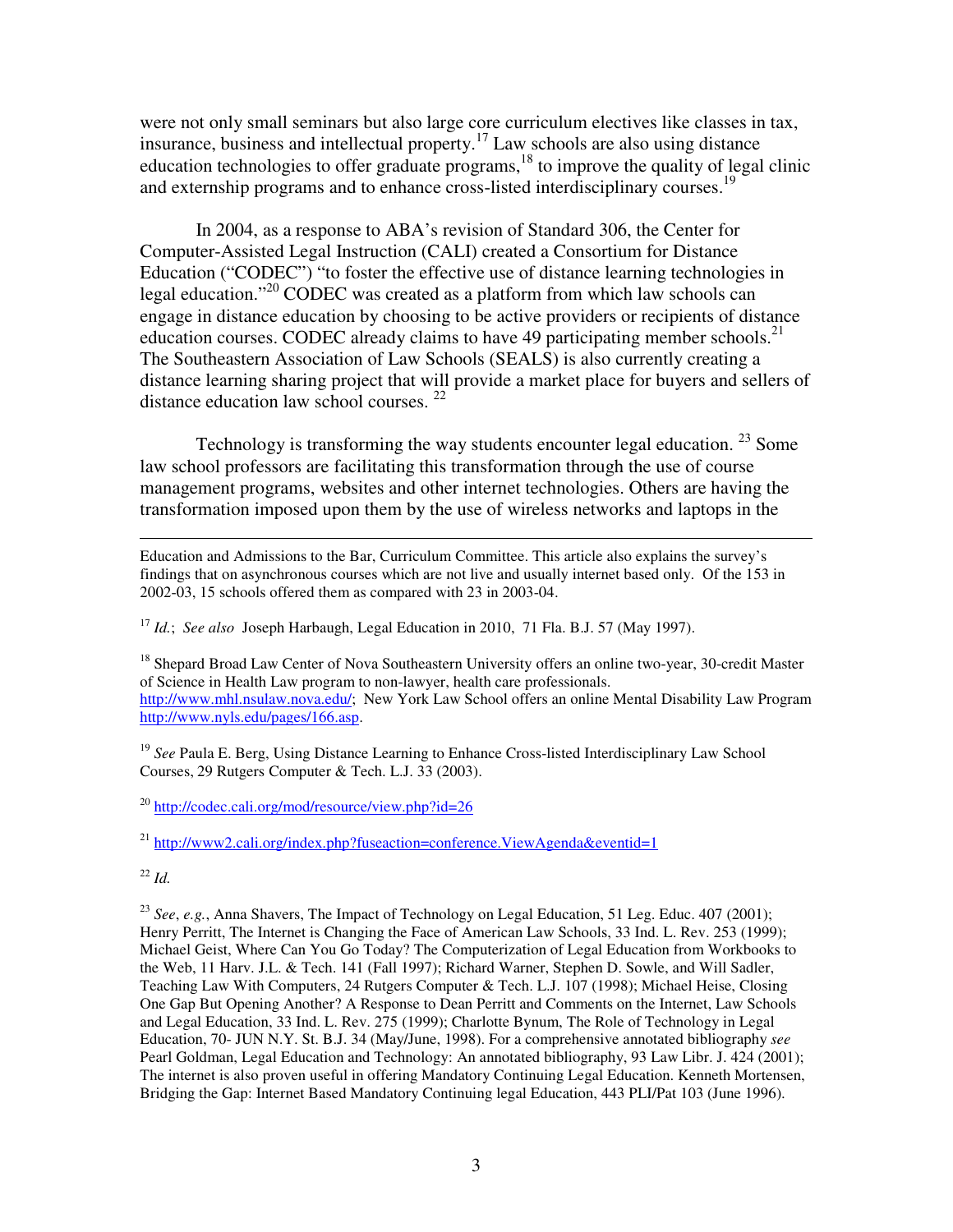classroom. In either case, the use of these technologies is blurring and expanding the boundaries of the traditional classroom.

The use of the same internet technologies is also blurring boundaries of distance education courses and programs because it is making it possible for such courses or programs to be potentially as interactive as "traditional" on-campus courses.<sup>24</sup> In the past, law schools have been reluctant to incorporate computer technologies into the classroom and even more reluctant to use these technologies to offer distance education courses or programs.<sup>25</sup> The revisions to the ABA regulations, decreased technological costs and the creation of legal distance education consortiums are supporting an emerging market for legal distance education. 26

Through partnership with the Southern Regional Education Board's Electronic Campus, The University of Alabama School of Law offers an LL.M. in Taxation program to practicing lawyers throughout the Southeast. The program uses videoconferencing technology to offer in the words of Justice Ginsburg, "a genuine interactive endeavor" involving "face-to-face" interactions with professors and other students. Using the University or Alabama's Tax Program as an example, this article provides five practical recommendations to law schools interested in offering interactive legal instruction over the internet. <sup>27</sup> The first of these five recommendations addresses *what* to offer and the remaining four offer advice on *how* to offer distance learning. Together these recommendations are intended to advise law schools on how to successfully expand into

<sup>24</sup> For an annotated bibliography specifically addressing the use of distance education in law schools *see* Arturo Torres and W. Clinton Sterling, Will Law Schools Go the Distance? An Annotated Bibliography on Distance Education in Law, 91 Law Libr. J. 655 (Fall 1999).

<sup>25</sup> For discussions of the reluctance of law schools to offer distance learning courses and programs, *see* Josh Ard, Serving over the Net: Legal Education Over the Internet, 79 Mich. B.J. 1050 (2000). Ard also responds to Justice Ruth Bader Ginsburg criticism of Concord University School of Law's use of online technology to offer legal education; *See also* Warner, supra note 23 at 164; Shelley Ross Saxer, One Professor's Approach to Increasing Technology Use in Legal Education, 6 Rich. J.L. & Tech. 21 (Winter 1999-2000); Jeff Ershler, The Reluctance to Embrace Distance Learning as an Essential Component of the Law School Curriculum, available at http://www.itdl.org/journal/Feb\_04/article05.htm.

<sup>26</sup> *But see,* Stephen Johnson, www.lawschool.edu: Legal Education in the Digital Age, 2000 Wis. L. Rev. 85 (2000). Prior to these more recent developments, scholars like Johnson have argued that "law schools and the American Bar Association will [not] radically restructure legal education in the coming decades, regardless of any potential benefits."

<sup>&</sup>lt;sup>27</sup>Alabama's program uses its partnership with the Southern Regional Education Board's electronic campus and videoconferencing and internet technologies to offer virtual classrooms in over ten different locations in Alabama, Georgia, Tennessee and Mississippi. The program makes it possible for attorneys to maintain their law practices while they work on this advanced degree and avoid most of the costs associated with moving to another state. For a discussions of advantages and disadvantages of using internet courses in law school *see* Richard Warner supra note 23 at 165 (arguing distance computer based courses foster independent thinking and analysis of legal issues, allow easy access to relevant expertise and help students to make contact with other customs and cultures); Berg, supra note 19; Using Distance Learning to Enhance Cross-listed Interdisciplinary Law School Courses, 29 Rutgers Computer & Tech. L.J. 33 (2003); Heise supra note 23.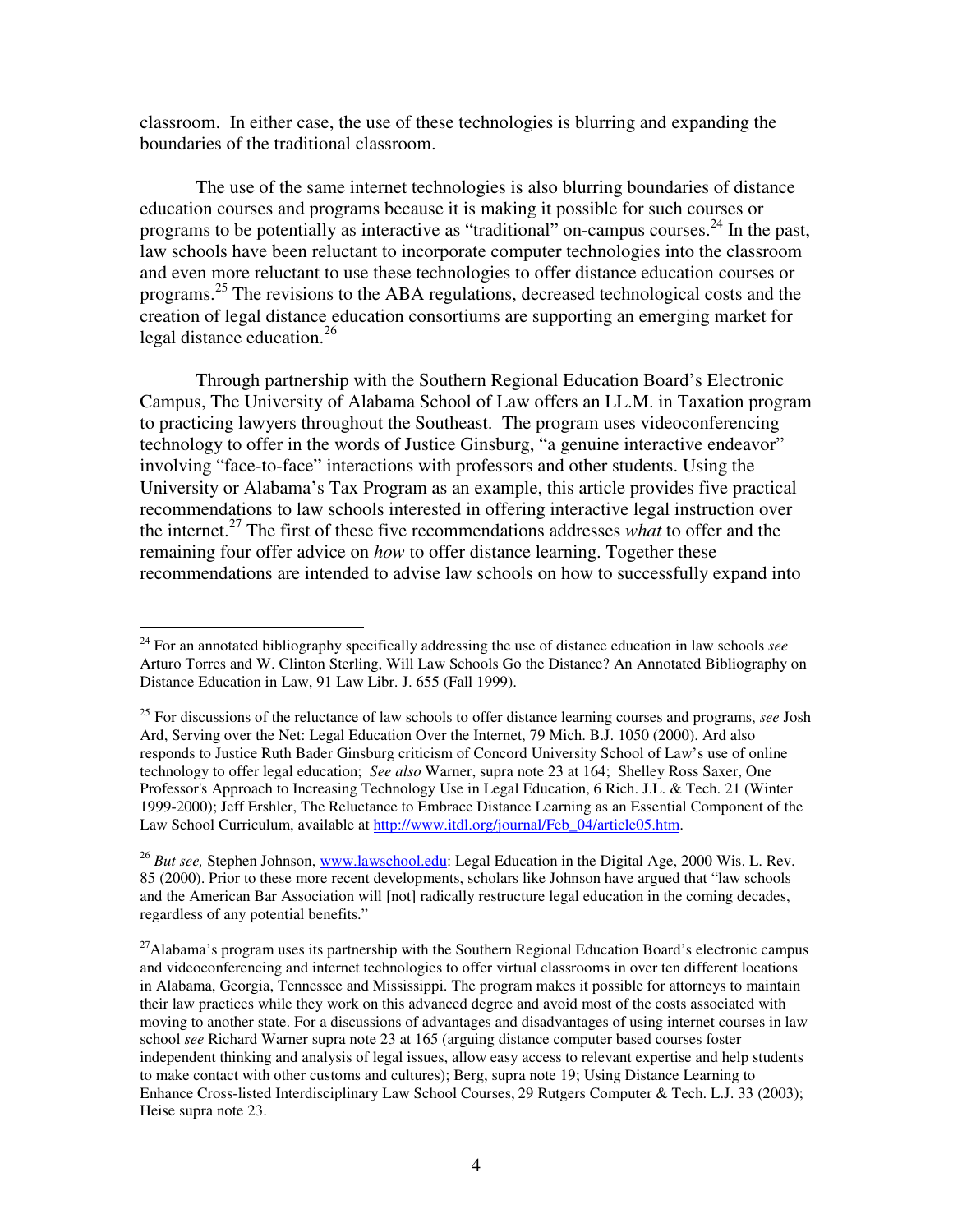distance learning while avoiding common administrative problems and pedagogical limitations.

## **Recommendation #1**

## *Offer programs more generously than courses.*

Standard 306 of the ABA's Standards for Approval of Law Schools defines distance education as ". . . an educational process characterized by the separation, in time or place, between instructor and student" ". . . including courses offered principally by means of:(1) technological transmission, including internet, open broadcast, closed circuit, cable, microwave, or satellite transmission;(2) audio or computer conferencing;(3) video cassettes or discs; or (4) correspondence."  $28$ 

Although more permissive than the former version, Standard 306 restricts courses which use distance education instruction more than one-third of the time. A JD student can take only twelve credits of such courses, no more than four per semester, and then only after first completing 28 credits of traditional classroom instruction.<sup>29</sup> These limitations however, do not apply to courses blending distance education with at least two-thirds of a traditional means of instruction. As long as the courses provide enough interaction and monitoring of student effort, professors of these blended courses are free to incorporate internet technologies without further limitations<sup>30</sup>

ABA accredited schools are also free to offer graduate distance education courses and programs without limit. Although the ABA prohibits a law school from creating a graduate degree program without prior approval, such approval is only based upon "whether the offering would have an adverse impact on the law school's ability to comply with the Standards that the ABA establishes for JD programs."<sup>31</sup> Without adverse impact, the content, requirements and medium of instruction of graduate degrees

<sup>&</sup>lt;sup>28</sup> http://www.abanet.org/legaled/standards/chapter3.html In comparison, the National Center for Education Statistics, Distance Education at Degree-Granting Postsecondary Institutions: 2000-2001 available at http://nces.ed.gov/surveys/peqis/publications/2003017/ defines distance education as "education or training courses delivered to remote (off-campus) sites via audio, video (live or prerecorded), or computer technologies, including both synchronous (i.e., simultaneous) and asynchronous (i.e., not simultaneous) instruction.

 $30$  ABA interpretation 306-3 provides that the limitations do not apply to such courses as long as there is ample interaction between the instructor and students and ample monitoring of student effort. See Interpretation 306-3 exempting such courses from  $306(d)$  and (e) as long as they comply with  $306(c)(1)$ and 306(c)(2). In effect, courses relying upon traditional instruction two-thirds or more of the time not defined as being distance education courses. JD courses offering distance education instruction one-third or less of the time should make full use of distance education technologies to enhance the level of interaction between students and professors, increase access to resources and offer other general support services

<sup>&</sup>lt;sup>31</sup> ABA council statement on LL.M and Other Post-JD Degrees and Qualification for Admission to Practice available at http://www.abanet.org/legaled/standards/councilstatements.html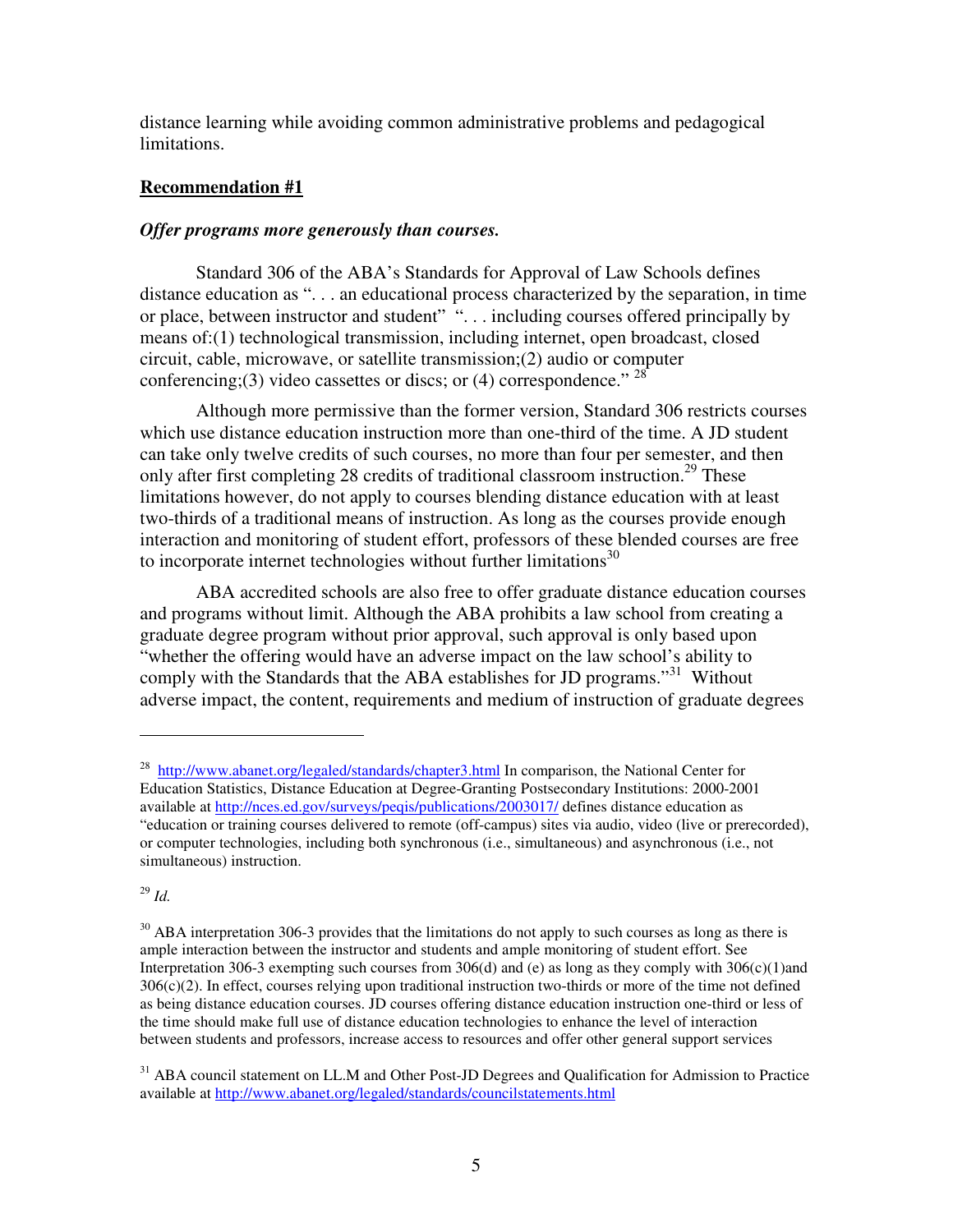are otherwise unregulated. Although adverse impact is not clearly defined, it may require that the graduate program not take away money or faculty resources that would otherwise be used to support the JD program.

Thus, in addressing the threshold question, *what* to offer through distance education, law schools approved by the ABA should offer graduate programs generously and JD courses more sparingly unless the JD courses are supported by a market or consortium broader than local enrollment. Because the ABA does not "approve" graduate programs or their pedagogies, law schools should offer graduate distance education courses and programs to the extent there is a market for them. Graduate programs have the advantage that the technological infrastructure for one course usually makes it easier to offer subsequent courses. Websites can be easily modified, reservations for videoconferencing classrooms renewed, and mechanisms for streaming audio and video can be reused.

Graduate programs also have the benefit of providing a steady source of income which makes it easier to insure that there is no adverse impact on the JD program. The University of Alabama's LL.M in Taxation is offered to practicing lawyers throughout the Southeast via videoconferencing and internet technologies. The program runs on a two-year cycle, offering two courses per semester for six semesters. Although courses are also open to non-degree candidates, the twelve required courses provide a constant source of revenue that more than covers the costs of the program. The Law School is also able to focus marketing efforts on the entire program rather than each individual course because of the two-year cycle.

One important difference between offering a distance education graduate program and an individual JD course is that a graduate program will generally be marketed only to interested students, whereas an individual JD course may be marketed to interested students or other law schools.<sup>32</sup> The University of Alabama's LL.M in Taxation is marketed to students in Alabama, Mississippi, Georgia and Tennessee through the Electronic Campus of the Southern Regional Education Board (SREC).<sup>33</sup> The SREC offers a marketplace for online programs (or courses) from accredited colleges and universities throughout the South. $3<sup>34</sup>$ 

JD distance education courses however, might be offered: 1) to students at your law school, or 2) to students at other cooperating law schools or, 3) to other cooperating law schools. First, the course can be offered to students at your school as long as such credits are limited to the estimated number of students at your school who would be

<sup>&</sup>lt;sup>32</sup> Cornell's Legal Information Institute offers Professor Peter Martin's Social Security Law class through participating schools during the spring term 2006. A full course description, procedural details, and an introductory unit demonstrating and describing its methods of instruction can be found at: http://www.law.cornell.edu/socsec/course/

<sup>33</sup> http://www.electroniccampus.org/

 $34$  For reasons detailed in the second recommendation of this article, it is not prudent to offer the LL.M. program through other cooperating schools.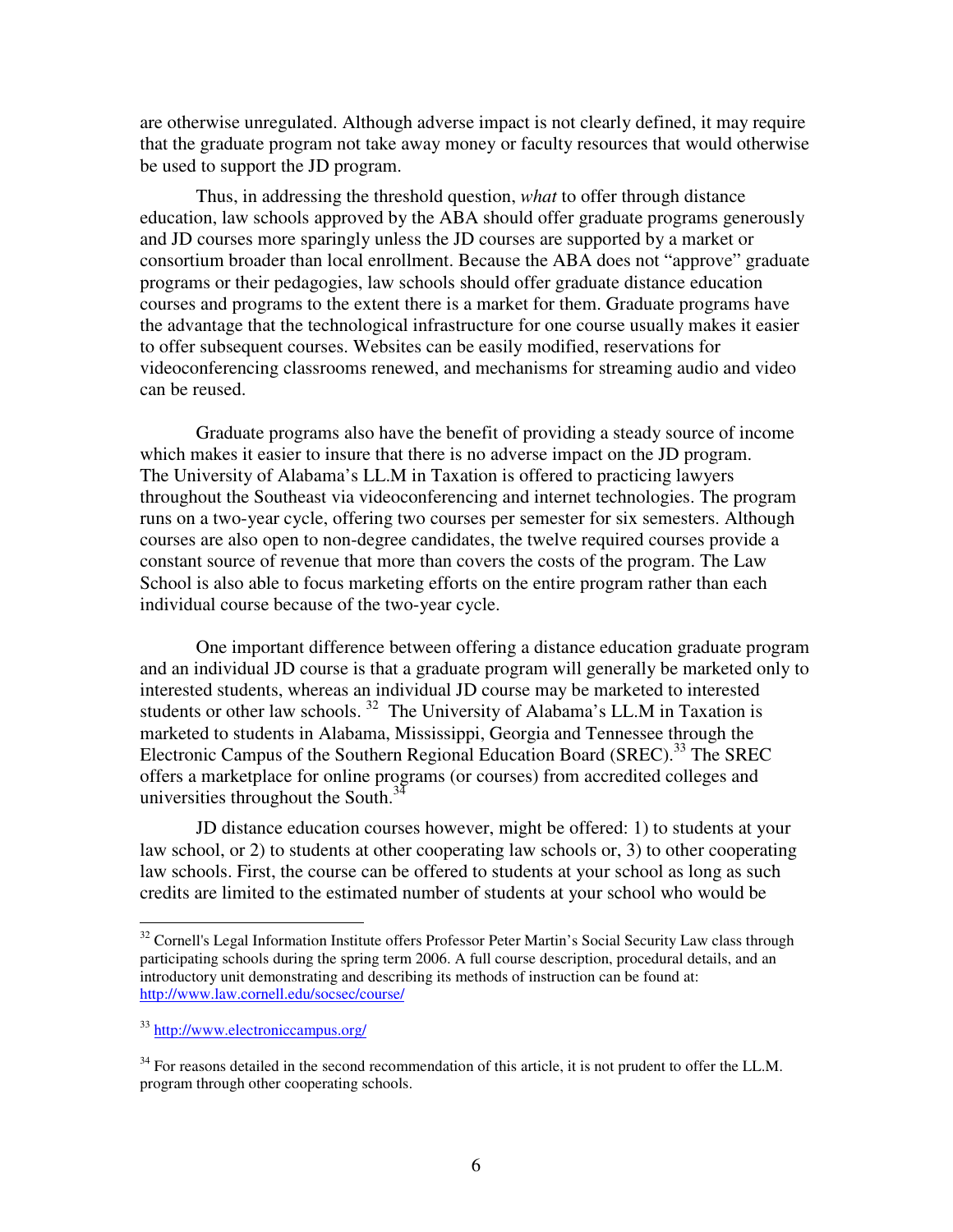interested in taking the course and who are able to based upon the restrictions in Standard 306. Next, the course might be offered to students at other law schools or to other law schools if there is a larger market to support the offering. In determining whether there is this broader market for a JD course, law schools should consider how a particular course might be sold, traded or cross-listed through a new legal distance education consortiums like those offered by CALI and SEALS.<sup>35</sup>

These consortiums, discussed more fully under the next recommendation, are creative market places for legal education courses offered over the internet which may make it possible to offer courses, previously limited by local enrollments, to a national or perhaps international market. Participation in these consortiums is important in offering courses to students at other law schools since those schools will have to approve the transfer credit.

Finally, some schools, like Cornell through its Legal Information Institute, have been able to market a course to *other law schools* for many years through their own efforts.<sup>36</sup> In Cornell's situation, the purchasing school pays a per student fee to offer the online course to their students. Although Peter Martin, a professor at Cornell "teaches" the course, he applies the participating school's administrative and grading policies.<sup>37</sup>

#### **Recommendation #2**

#### *Collaborate with other schools in offering courses but not when offering programs.*

The ability of law schools to improve their offerings through collaboration and a sharing of resources is often describe as a major advantage by those who mean to encourage the use of distance technologies in law schools. It is an advantage for a law school to be able to use distance education technologies to offer courses or programs which would not otherwise be supported by resources in the traditional setting. However, collaboration of such projects can involve so many administrative and political problems that they are ultimately rejected by one or both faculties at the cooperating schools. Faculty members may be unwilling to compromise on the decisions regarding things like admissions, curriculum, grade administration, and faculty resources in order to offer a new class.

Collaboration can also raise questions of ownership over online courses or programs between cooperating schools.<sup>38</sup> Under federal law, online courses likely

<sup>&</sup>lt;sup>35</sup> See the second recommendation of this article for further discussion.

<sup>&</sup>lt;sup>36</sup> Supra note 32.

<sup>&</sup>lt;sup>38</sup> Klein, supra note 13; Andrea Johnson, Reconciling Copyright Ownership Policies for Faculty-Authors in Distance Education, 33 J.L. & Educ. 431 (October 2004); Gregory Kent Laughlin, Who Owns the Copyright to Faculty-Created Web Sites?: The Work-For Hire Doctrine's Applicability to Internet Resources Created for Distance Learning and Traditional Classroom Courses, 41 B.C. L. rev. 549 (May 2000). For other discussions of important copyright issues as they apply to distance education see also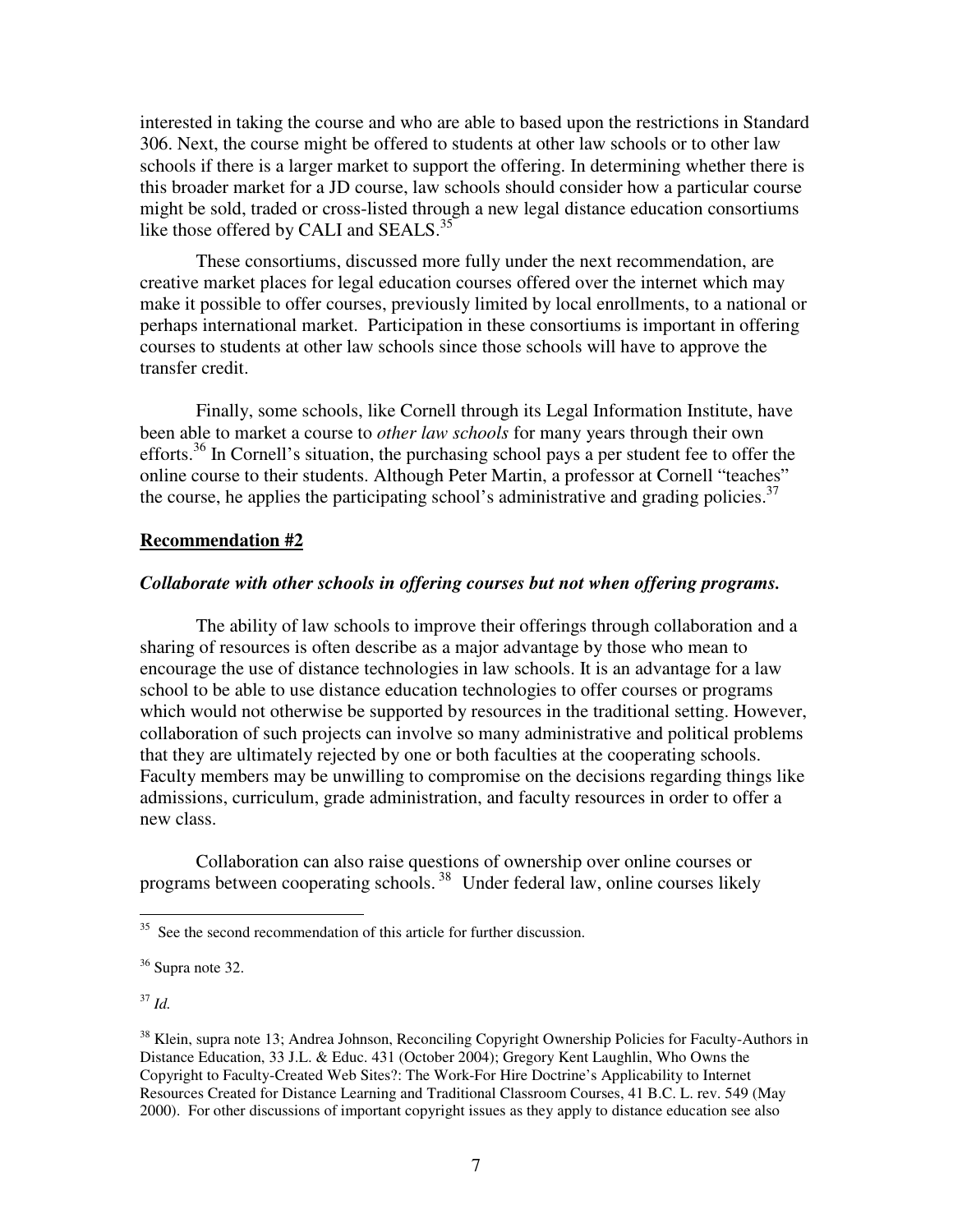belong to the university under the work-made-for-hire doctrine. Although professors may gain ownership of their courses through faculty polices or contract agreements, an institution may be protected from copyright infringement by sovereign immunity.<sup>39</sup> Law schools may choose to assert ownership rights over online courses or programs as a way of preventing faculty from developing courses for rival institutions.<sup>40</sup>

The best approach is for law schools to "own" their own program or course, applying all of their own administrative polices and procedures. Programs or courses available to students at other schools can be offered in a collaborative manner without being co-owned. To the extent possible, professors at other schools and experts in the private sector should be used as "hired guns" who offer instruction in the program through a distance form of technology. This is the best strategy at least until, as demonstrated by the Miller v. Harvard dispute, the competition in distance education increases and law schools develop particular interests in protecting the expertise of faculty members. <sup>41</sup>

The LL.M in Taxation offered by the University of Alabama employs its own faculty as well as adjuncts and experienced practitioners from throughout the Southeast. Initial efforts to partner with another law school to offer the LL.M. degree failed because of faculty disputes and administrative difficulties between schools. The faculties at partnering schools could not agree on academic standards and administrative polices.

Although the grading and administrative procedures and the degree are from Alabama, select courses in the 2006-2007 cycle are being taught through videoconferencing by some of the most qualified professors for each course. As a few examples, the 2006-2007 cycle of the program is offering courses in Capital Transactions taught by James Bryce from the University of Alabama, <sup>42</sup> the Income Taxation of Trusts and Estates taught by Jeffrey Pennell at Emory Law School, Corporate and Advanced Corporate Tax taught by Ron Blasi from Georgia State and Partnership Tax taught by Karen Green from the University of Mississippi.

Laura Gassaway, Distance Learning and Copyright: An Update, 49 J. Copyright Society U.S.A. 195 (Fall 2001); Laura Gassaway, Impasse: Distance Learning and Copyright, 62 Ohio St. L.J. 783 (2001).

 $39$  For a discussion of tension between schools offering distance learning and the academic freedom of professors see Risa Lieberwitz, The Corporatization of the University: Distance Learning at the Cost of Academic Freedom?, 12 B.U. Pub. Int. L.J. 73 (Fall 2002).

 $40$  Klein, supra note 13 at 207.

 $41$  Although there is a concern that the top professors may be able to corner the market when it comes to online courses, see e.g. Steven Keeva, Stars of the Classroom: Will Top Profs Who Instruct Via Internet Dominate Teaching?, 83 ABA J. 18 (Dec. 1997), this concern is ameliorated by the fact that in order to be most effective, legal distance education still must remain interactive. Top schools might sell a better version of a course but without sufficient interaction with an administering professor it remains only a useful resource.

 $42$  James Bryce is former Director of Alabama's LL.M in Tax. Professor Bryce has been with the program since the first time it was offered in 1976. At that time, distance education meant he drove several hours, taught at a remote location, and then returned home.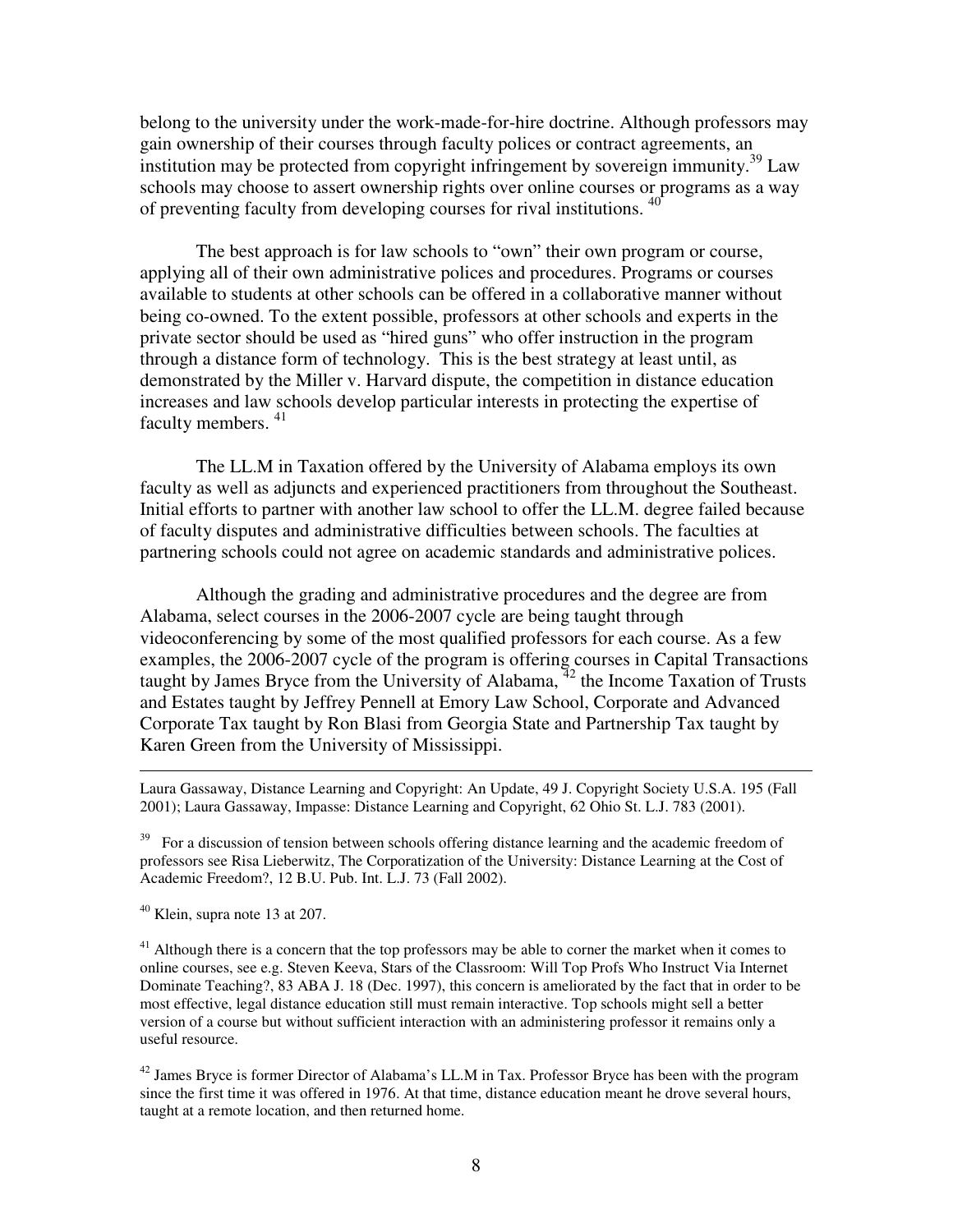While it may be impractical for law schools to co-offer courses and especially degree granting programs, this does not mean that law schools should not cooperate in their efforts to expand their distance education offerings. Law schools might use the distance education consortiums to buy and sell courses. <sup>43</sup> Law schools offering their own courses or programs can use a consortium to recruit students from other schools. Finally, distance education technologies like videoconferencing make it possible for consortium courses to be cross-listed with other degree programs or disciplines at other schools.<sup>44</sup> Cooperation among schools through consortiums is not inconsistent with the recommendation that one school retain control over important administrative and academic standards.

Although they are still in their inception stages, two consortiums have been created specifically for law schools. First, CALI has established CODEC  $45$  as a platform from which law schools can engage in distance education to the extent they deem desirable.<sup>46</sup> Member schools can choose to be active providers or recipients of distance education. Alternatively, they can choose to offer (or accept) only a single or occasional course by distance education means. <sup>47</sup> CODEC also intends to help member schools gain insight into how to construct and deliver distance learning courses.<sup>48</sup> CODEC addresses administrative issues like academic credit, registration and grading policies but maintains a flexible approach leaving most of the final decisions to participating law schools. The SEALS' Distance Learning Initiative is also already publicizing the availability of distance learning courses on a website. <sup>49</sup> Although the course sharing project has not yet decided upon the specifics, it will also provide a place to buy and sell distance education law school courses.  $50$ 

Law schools may already offer their own courses or programs, like Alabama's LL.M in Tax program, through the Electronic Campus of the Southern Regional Education Board. The SREC is not restricted to law schools but already serves as a marketplace for online courses and programs from all accredited colleges and universities

<sup>&</sup>lt;sup>43</sup> Some recent scholarship criticizes law schools that use distance education to go beyond teaching of their students and sell the teaching. See, e.g., Lieberwitz supra note 39.

<sup>44</sup> Berg, supra note 19.

<sup>45</sup> http://codec.cali.ord/

<sup>46</sup> Codec: Consortium for Distance Education from Cali- June 2, 2004 available at http://codec.cali.org/mod/resource/view.php?id=27

<sup>48</sup> *Id.*

<sup>49</sup> http://www.nsulaw.nova.edu/seals/Distancelearning.htm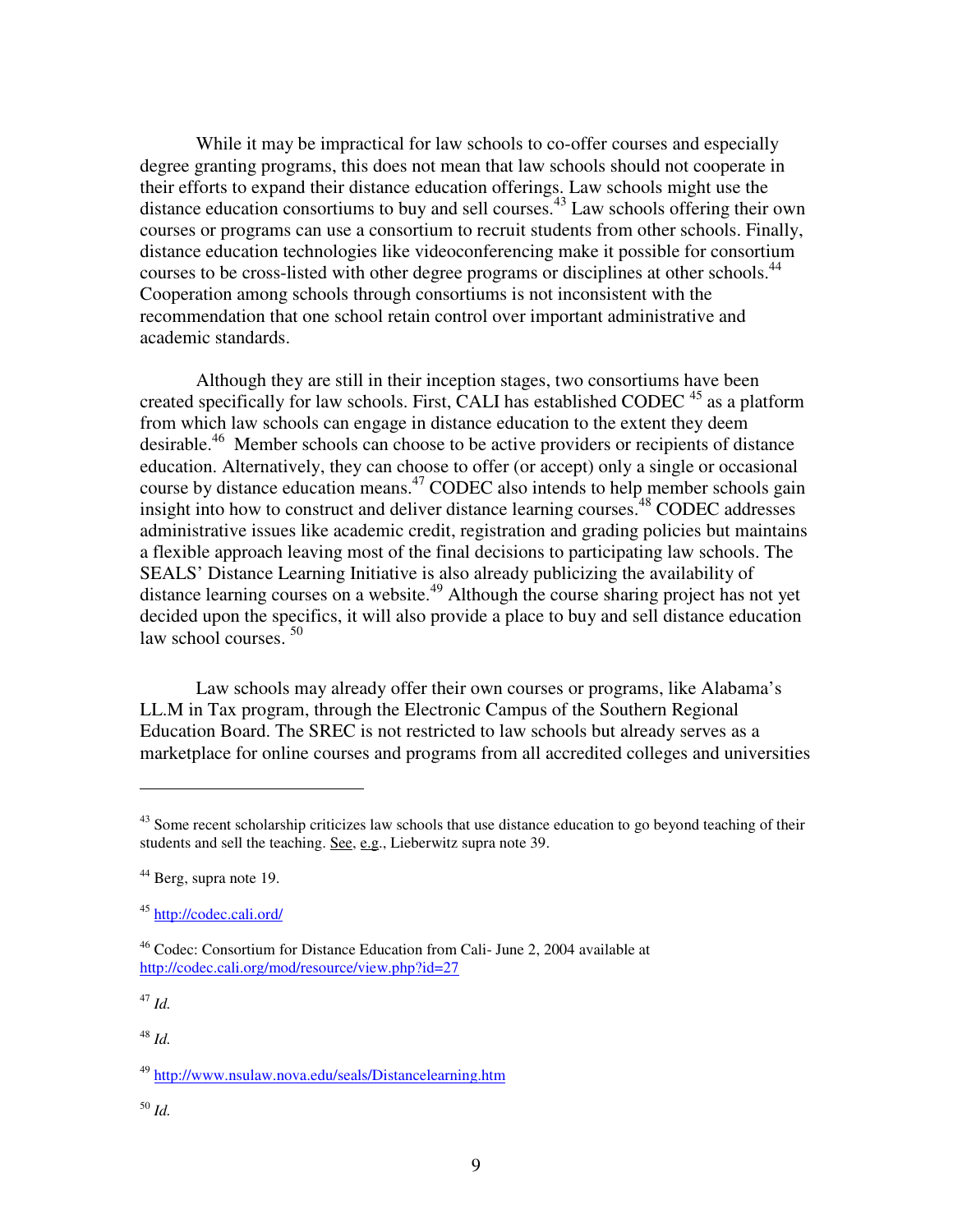throughout the South.  $51$  The purpose of the SREC is to provide a system of offerings that, through the SREC's *Principles of Good Practice,* ensures the quality and maintains the integrity of distance education programs.<sup>52</sup> The electronic campus has recently expanded to also provide information and support services for students interested in higher education opportunities whether in a traditional setting or through e-learning.<sup>53</sup>

### **Recommendation #3**

## *Use synchronous delivery of information, like videoconferencing, for the primary mode of instruction.*

Choosing the most appropriate method for the delivery of instruction is the next important decision a law school has to make in deciding to offer a distance education course. Distance education instruction is often distinguished by the "synchronous" or "asynchronous" delivery of information.<sup>54</sup> Synchronous distance learning refers to courses or programs where the instructor and the students have class at the same time but not at the same place. In contrast, asynchronous distance learning may occur between the instructor and students in both a different place and time. <sup>55</sup> Distance learning has been distinguished from "traditional" law school courses because law school courses have historically occurred in both the same place and same time. The gap establishing this distinction is narrowing as more "on-campus" law school courses support their

<sup>53</sup> http://www.electroniccampus.org/

<sup>54</sup> Catherine Arcabascio, The Use of Videoconferencing Technology in Legal Education: A Practical Guide, 6 Va.L.J. 7 Tech. 5 (Spring 2001)

<sup>55</sup> Merriam-Webster's online technical definition of synchronous is "a digital communication (as between computers) in which a common timing signal is established that dictates when individual bits can be transmitted, in which characters are not individually delimited, and which allows for very high rates of data transfer. http://www.m-w.com/cgi-bin/dictionary Asynchronous" is used to refer to "digital communication there is no timing requirement for transmission and in which the start of each character is individually signaled by the transmitting device." http://www.m-w.com/cgi-bin/dictionary?va=asynchronous.

<sup>51</sup> http://www.electroniccampus.org/.

 $52$  One major advantage of offering a program through the SREC is that it has been granted permission to offer courses and programs throughout the member states. Nearly all states have laws preventing schools from offering degree granting programs in their state without prior approval. Such approval processes can be extremely time-consuming and expensive, requiring large bonds. Schools offering such programs or courses through the SREC, depending upon state law, may not need further permission. Participants in the SREC's electronic campus retain their administrative polices and procedures as long as they are consistent with SREC's *Principles of Good Practice.* There is also a specific approval process for distance education courses offered by law schools accredited by the Southern Association of Colleges and Schools (SACS). SACS members must ensure that distance education courses and programs comply with the Principles of Accreditation. See http://www.sacscoc.org/pdf/081705/distance%20education.pdf.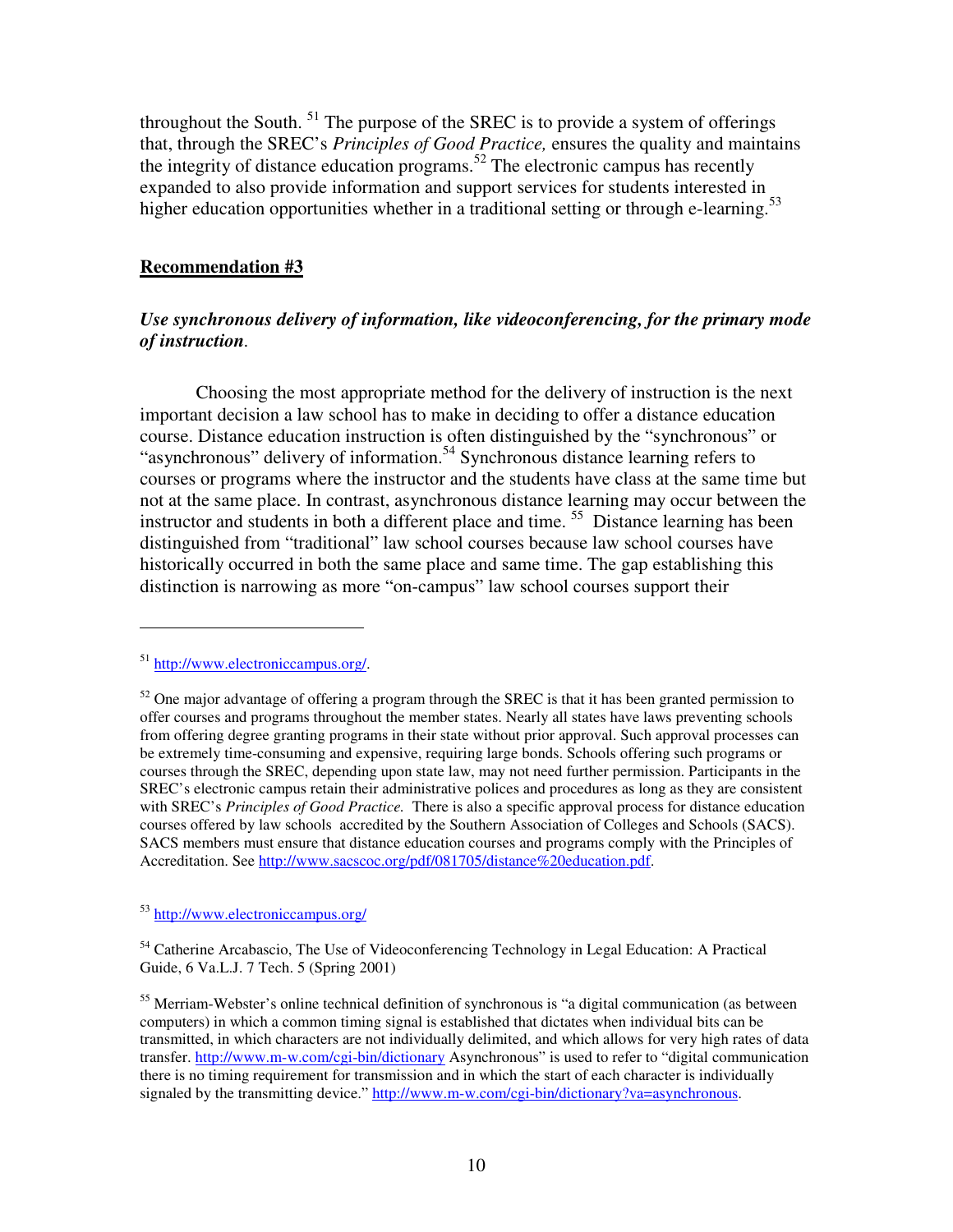curriculum through the use of website technologies and as more "distance" courses begin to offer live instruction over the internet.

In planning a course, synchronous technologies should be used when it is important that students have an opportunity to have their questions answered immediately. These "real-time" technologies should be used for law school courses because normally such courses are dependent upon a high level of interaction. <sup>56</sup> Live web-based discussion boards, chat rooms, web-conferencing, telephone and videoconferencing are examples of synchronous technologies that allow for the most live and direct contact between students and instructors.

#### **A. Webconferencing and Discussion Boards**

Although web-conferencing software has improved dramatically over the last few years, it is not yet a viable option for a primary mode of instruction for a law school class. Previously, web-conferencing referred to asynchronous technology that permitted group discussions via posted messages on an internet bulletin board. The term, however, has evolved with technology to refer to live meetings in which individual participants at their own computers are connected to each other over the internet. <sup>57</sup> In a web-conference the participants usually see what is on the instructor's computer screen and communicate with each other through telephone conferencing, voice connections over the internet or text chat. <sup>58</sup> Some web-conferences may even use web-cameras so that participants can see the instructor or students.

The problem with web-conferencing is that the software design and the traffic on the common internet make it too difficult for instructors and students to both communicate in actual time and to move between supporting documents. Instructors in a web-conference have to teach and move through documents while processing web-chat or audio questions that may arrive after they were relevant to the discussion. These delays on the common internet along with those associated with clicking through links for documents disrupt the presentation of material and discussion of the subject matter. Similarly, live discussion boards and chat rooms also provide immediate access to instructors but do not provide a good venue for the entire class to participate.

## **B. Videoconferencing**

<sup>56</sup> Arcabascio, supra note 54.

 $57$  http://en.wikipedia.org/wiki/Web conferencing

<sup>&</sup>lt;sup>58</sup> *Id.* Webinar is used to refer to a seminar which is conducted over the World Wide Web. It is a type of web conferencing. In contrast to a Webcast, which is transmission of information in one direction only, a webinar is designed to be interactive between the presenter and audience. A webinar is 'live' in the sense that information is conveyed according to an agenda, with a starting and ending time. In most cases, the presenter may speak over a standard telephone line, pointing out information being presented on screen, and the audience can respond over their own telephones, preferably a speakerphone.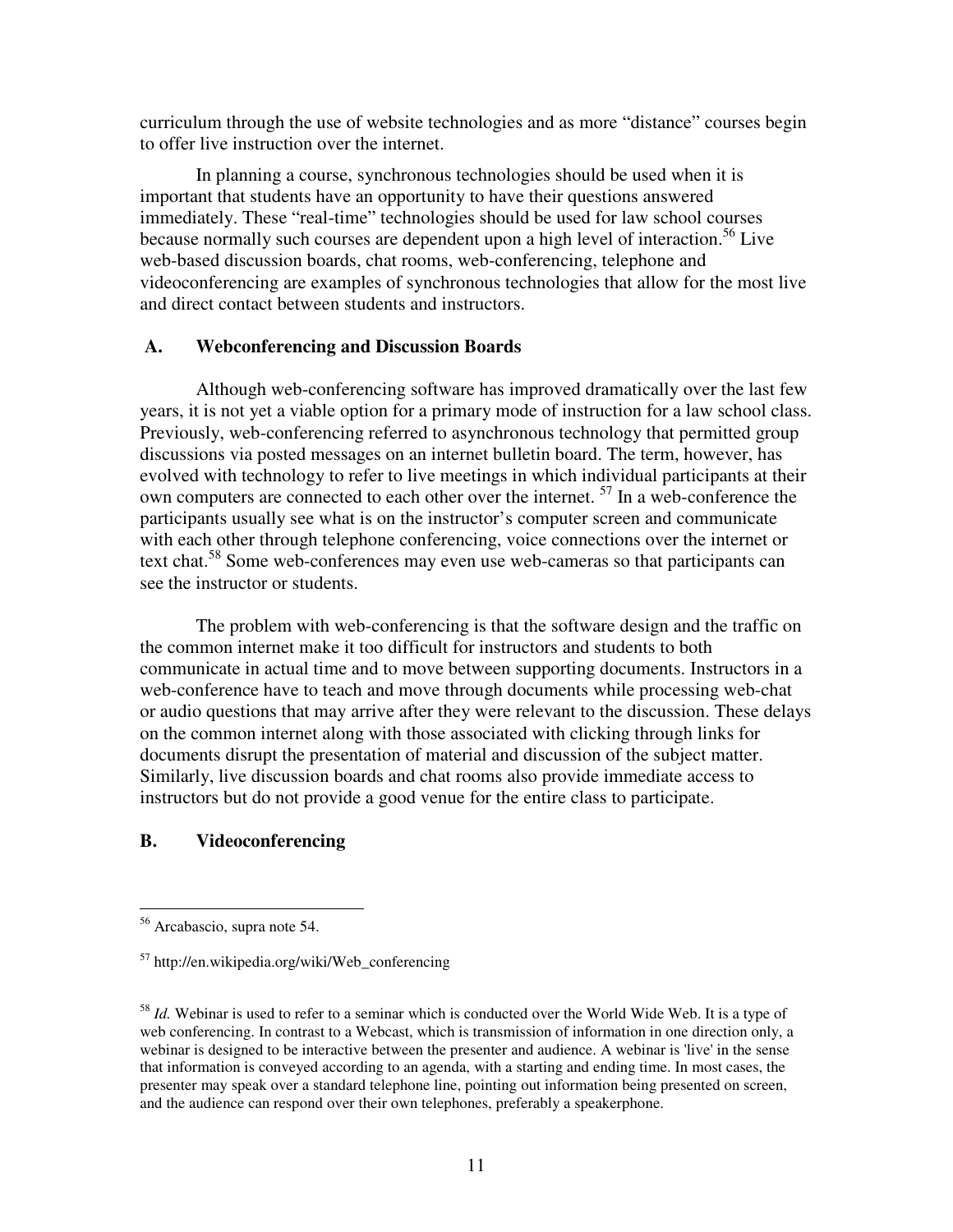Of the synchronous technologies, videoconferencing is probably still the best medium of instruction for law courses because it is the most face to face, interactive medium.<sup>59</sup> Law students have traditionally been subject to an official attendance policy under the rationale that attendance helps create an academic environment where students discover the reasoning behind legal arguments through use of the Socratic method.  $60$ Videoconferencing is the best available technology for law school courses because it most closely approximates this interactive law school experience.<sup>61</sup>

During a videoconference class, the instructor can teach from one location and, through a direct (point-to-point) or bridge (multi-point) connection, maintain a live audio and video connection to another or other numerous site locations. The method of question and answering used in the traditional on-campus class is equally available during a videoconference because students at remote locations can ask or be asked questions by the instructor. A bridge connection between the site locations acts like a video conference call allowing students to also participate in a discussion with students at other locations.<sup>62</sup>

## 1. The Equipment

Videoconferencing is an attractive option for law school distance education courses not because it is a new technology  $^{63}$  but because the equipment needed for a conference has become less expensive to buy and less expensive to use.<sup>64</sup> There are two different ways to participate in a videoconference. For courses involving more than a couple of students, videoconferencing delivery systems are more appropriate than desktop videoconferencing.<sup>65</sup>

Desktop conferencing uses a personal computer and a small web-camera as contrasted to the delivery system which involves a dedicated room containing television

 $59$  There are several articles addressing the use of video-conferencing and limits etc. see e.g. Andrea Johnson, Distance Learning and Technology in Legal Education: A 21<sup>st</sup> Century Experiment, 7 Alb. L.J. Sci & Tech. 213 (1997); Helen Leskovac, Distance Learning in Legal Education: Implications of Frame Relay Videoconferencing, Alb. L.J. Sci. & Tech. 305 (1998); Arcabascio, supra note 54; Charlene Smith, Distance Education: A Value-Added Model, 12 Alb. L.J. Sci. Tech. 177 (2001).

<sup>60</sup> Ershler, supra note 25.

 $61$  Id; see also Leskovac supra note 50 at 310, 311; Arcabascio supra note 54 at 14 (Videoconferencing) helps overcome problems or spatial and temporal unity which are the two elements of classic education lacking in other non-traditional or distance forms of education).

 $62$  Arcabascio, supra note 54 at 39.

 $63$  *Id.* at 9 (Two-way videoconference classes have been offered since the early 1980s).

 $64$  Leskovac, supra note 59 at 313 (as applied to frame relay videoconferencing).

 $<sup>65</sup>$  Johnson, supra at 59 at 238.</sup>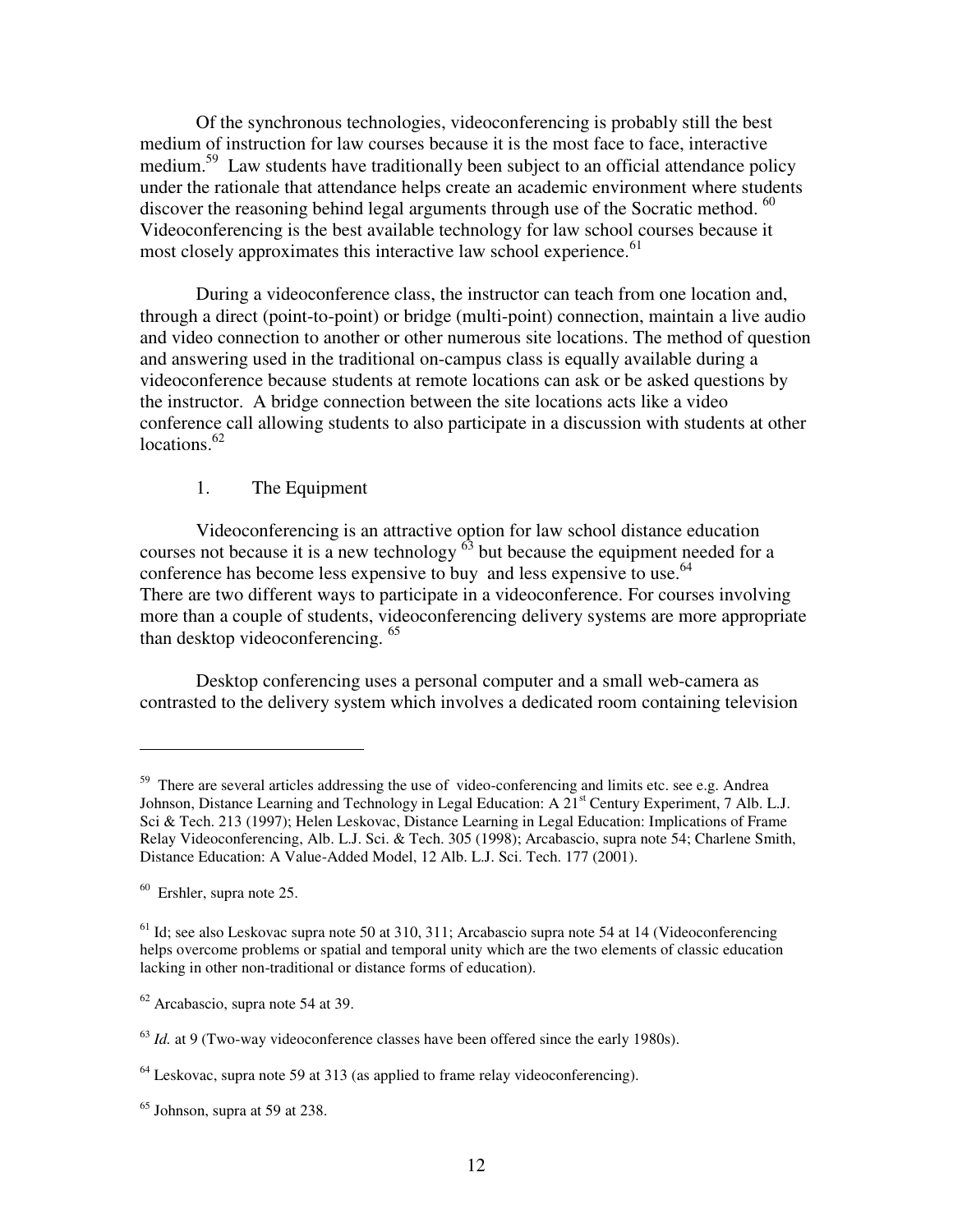monitors, microphones, a video-camera and a transmission line.<sup>66</sup> A desktop system can be used by a professor in tandem with a delivery system, if for example, the instructor teaches from an isolated location. However, most courses involving more than a few students at a given location require a system and designated videoconferencing room because the desktop camera offers a lesser quality and resolution. <sup>67</sup> Portable videoconferencing units, about the size of a VCR, provide for a higher resolution and can be purchased for as little as \$4,000.<sup>68</sup>

The videoconferencing system should include the videoconferencing unit with microphones, monitor and either a stationary camera or a camera that moves with the instructor. Although it is also possible to have one monitor that switches focus on whoever is speaking whether the instructor or student is asking the question, the better system includes one television monitor that shows the instructor and a separate monitor for students who are asking questions from a remote location. In a bridge connection, most formats allow for as many as nine classrooms to be visible on the screen at the same time. Smaller conference style rooms work better for 10 to 15 students. These rooms should have systems that are loud enough and provide good lighting. Good lighting means that the students can see to take notes but are not distracted by glare on the monitor.

Student microphones may be part of an open or closed system. In an open system, the microphones are installed in the ceiling of the room. The problem with this system is that noise made in the room may be heard by all members of the videoconference. The closed or "push-to-talk" system is a better arrangement when the videoconference involves multiple sites because students can turn on their table-top microphones when they have a question. If your videoconferencing room has an open microphone system, a technical supervisor should turn off these microphones until students have questions in order to prevent background noise from disturbing the other locations.<sup>69</sup>

2. The Connection

<sup>66</sup> *Id.*

 $68$  This does not include television or the cart. For current prices two popular vendors see http://www.polycom.com and http://www.tandberg.net. The picture quality is especially important if it is to be made available later in the form of streaming video; see recommendation 4.

 $^{69}$  For other important considerations in setting up your video-conferencing room see Arcabrascio supra note 54 at 26-30.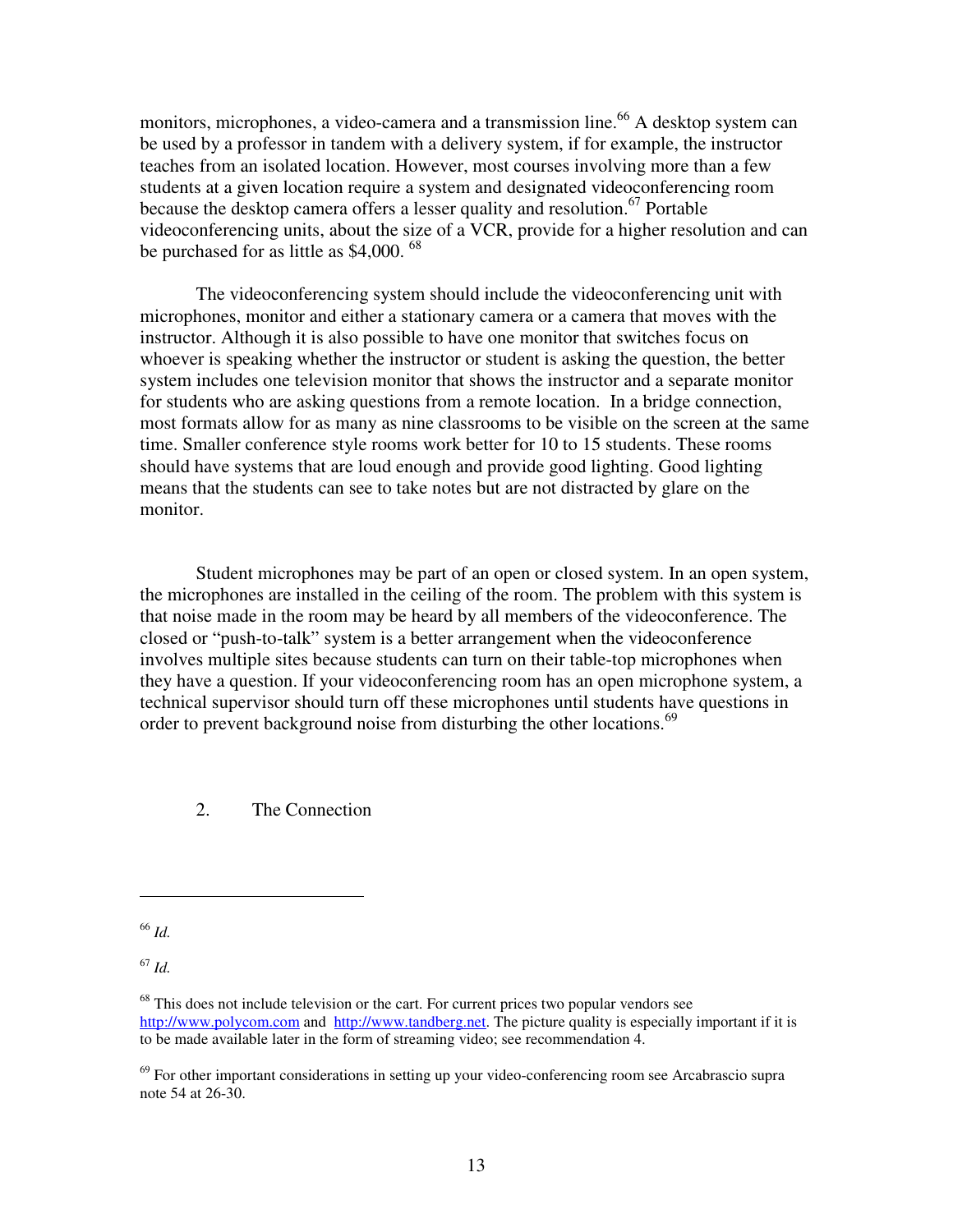The technology connecting the remote locations to each other through a bridge is also a very important consideration in planning a course or program offered through videoconferencing. Locations participating in a videoconference usually connect through either an Integrated Services Digital Network (ISDN) or Internet Protocol (IP) connection because satellite connections are usually cost prohibitive. An ISDN connection allows for the transference of digital audio and video over regular phone lines. In order to provide smooth interactions without disrupting video and audio, the ISDN connection must have enough bandwidth; or in other words, it must allow for enough data to travel across the line at one time.

Before reserving a location for a videoconference, be sure that the originating site, the remote classrooms and the bridge connecting all the classrooms all have an ISDN connection using a "T-1" or "T-3" line to carry the feed. Next to a fiber optic line, the T-3 is the best land line because it has the most bandwidth. Fiber optic lines allow for the transference of more information but are generally too expensive and thus not generally available to provide for the connection of remote locations.  $\frac{70}{10}$  When using multiple locations, site selection of the remote locations is as important because in a bridged videoconference the different participating site locations will all have to communicate at the lowest common bandwidth.  $71$ 

Because the ISDN connection travels over the phone line, every minute of out-ofarea connection time will incur a long distance phone charge. A less expensive option for a videoconferencing network is through an IP connection. The IP connection is simply a connection over the internet. It is less expensive than the ISDN connection because currently there is not a similar charge for travel across the net. However, traffic over the common internet makes the IP connection a less reliable option than an ISDN connection unless the IP connection is over Internet2.

Internet2 is a non-profit consortium network utilized mainly by educational institutions.<sup>72</sup> Supported by over 200 universities, it is a partnership of academia, industry and government.<sup>73</sup> It is probably the best option for connection because of the limited costs and because restricted access currently makes it much less crowded than the common internet.

Although many private companies offer videoconferencing services, educational institutions are the best choice for a law school class because they are more affordable.

 $70$  Leskovac, supra note 59 at 315 criticizes ISDN technology as not being s reliable as Frame Relay technology which relies on fiber optic lines. She discusses how frame relay was used to offer courses through the Adirondack Area Network in New York.

 $71$  Acrabascio, supra note 54 at 44 (Most urban areas have an ISDN connection but substantial costs can be associated with the connection to the telephone company's central switching station).

 $72$  www.internet2

<sup>73</sup> *Id.*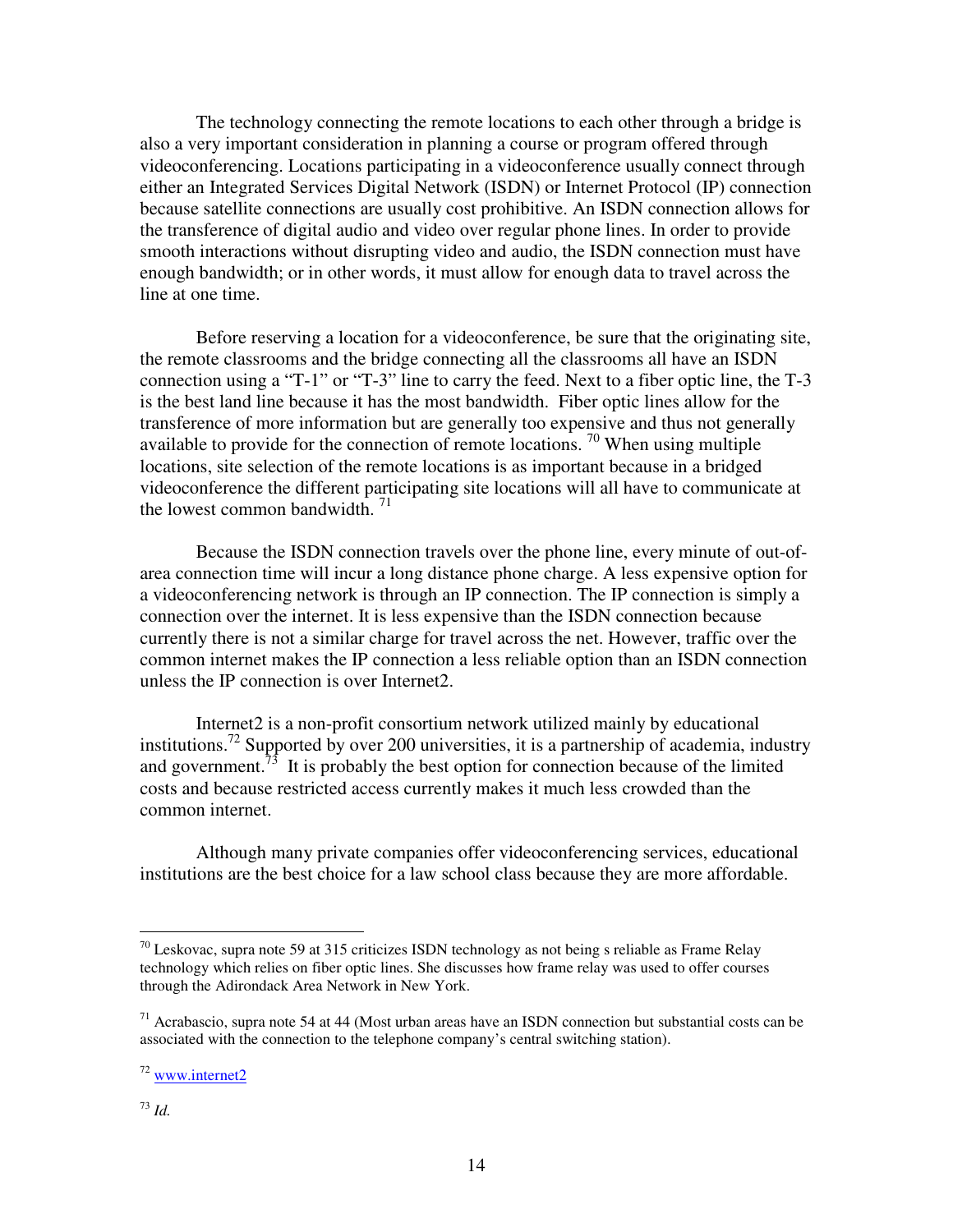Private companies offering videoconferencing services usually charge high rates for both the room reservations and ISDN connection time. For example, Kinko's charges between \$265 and \$335 per hour for a multi-point conference. <sup>74</sup> Educational institutions are a more affordable resource for videoconferences first simply because the room reservation rates and technical supervision charges are usually less. Most colleges and universities offer videoconferencing capabilities through their informational technologies or continuing education departments and charge between \$25 and \$100 per hour. If there are videoconferencing facilities located at several different schools on campus, this may result in lower rates for those that get less traffic. Supervision of programs or courses offered past regular business hours or on weekends may also be less expensive at educational institutions because their facilities are often already being used and monitored for other classes during those times.

Educational institutions may especially be a better option if their videoconferencing facilities have access to Internet2. Most private vendors do not use IP connections at all because there is a danger that with the IP connection, if travel over the common internet becomes too crowded, the videoconference will become jerky and delayed. Colleges and universities are more likely to be part of a large infrastructure supporting an internet connection and many now also have access to Internet2.

Currently, the LL.M in Taxation offered from Alabama makes use of both ISDN and IP (Internet 2) connections to offer courses to more than ten locations in Alabama, Georgia, Mississippi and Tennessee. Most states have a videoconferencing network that helps keep costs down when connecting to in-state site locations. Mainly through ISDN connections, the LL.M program connects to classrooms in five cities throughout Alabama by way of a bridge connection in Birmingham. Alabama uses Internet2 to connect to sites in Atlanta, Georgia and Jackson, Mississippi. The Internet2 connection is most useful when traveling out-of-state due to the potential increase in long distance charges on an ISDN line. The LLM in Taxation program also offers classrooms in Nashville, Knoxville and Memphis, Tennessee. But because these remote locations in Tennessee do not have access to Internet2, the program connects to them through another bridge connection in Knoxville, Tennessee. The bridge in Birmingham, Alabama uses Internet2 to connect to a bridge at the University of Tennessee in Knoxville.<sup>75</sup> The Knoxville bridge then connects to all the Tennessee sites using ISDN or other connections.

## 3. The Problems with Videoconferencing

There are some unique technical difficulties when using videoconferencing technology for a primary mode of instruction. First, there is a slight audio delay because the information being delivered over the ISDN line must be compressed and travel to the delivery site and then be decompressed.<sup>76</sup> When numerous locations are connected, this

<sup>74</sup> See http://www.fedex.com/us/customersupport/officeprint/faq/videoconf.html?link=4#anchortag19

 $<sup>75</sup>$  The University of Tennessee Knoxville charges an hourly bridge fee for this service.</sup>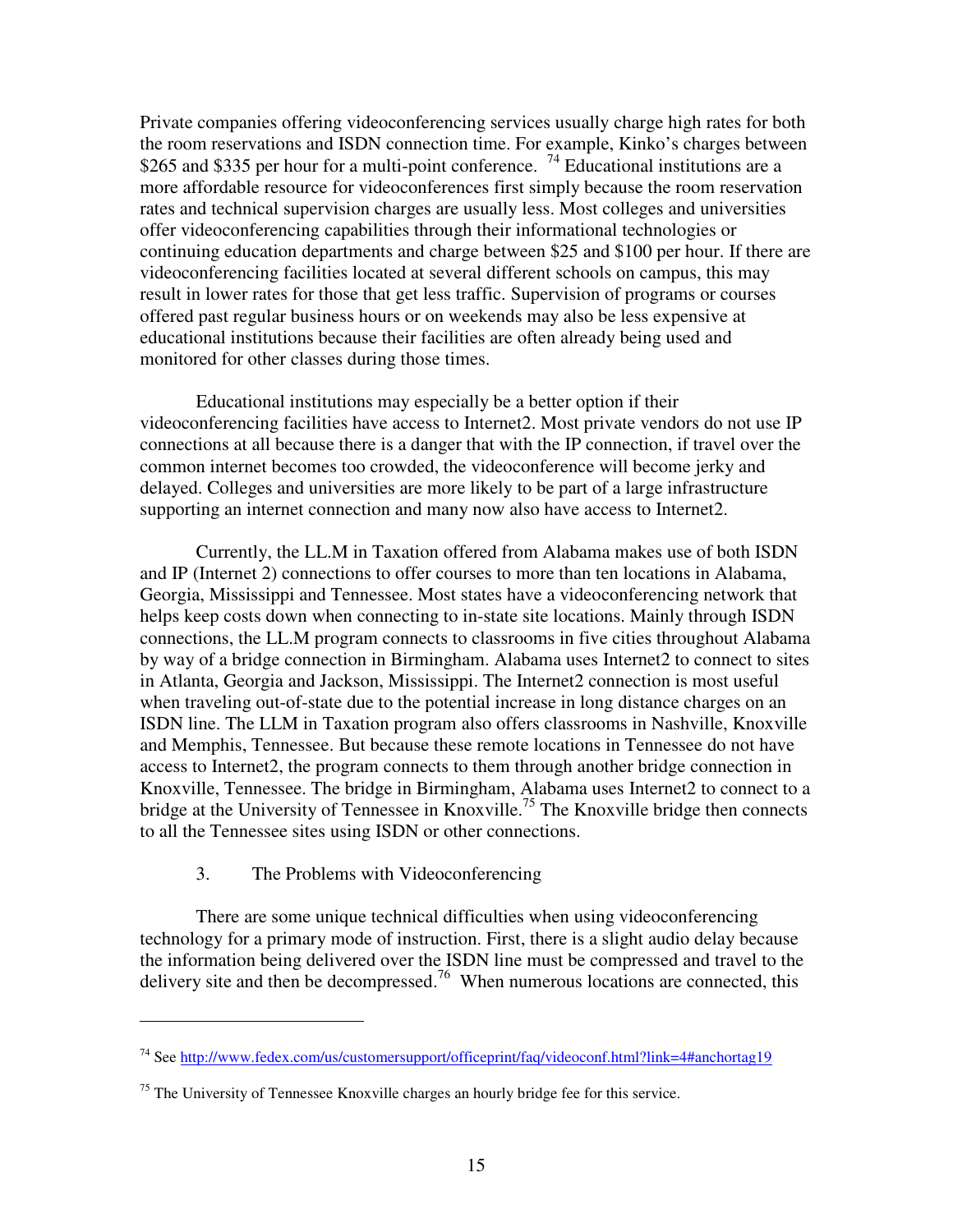delay can cause students to speak over each other or the instructor; similarly, it may cause the instructor to speak over a student's question.

Also, in delivery systems where the camera at a remote location moves to focus on a student asking a question, the visual of the student speaking may appear on the instructor's screen a second or two *after* the question begins to be heard through the audio feed. Depending upon the camera set-up, students preferring not to be called upon can find a seat in the room which is outside of the range of the camera. Finally, interruption of service can be caused by power-outages, computer system failures, or breaks in connections to the internet.

To address the more minor problems, program designers should establish a guideline for communication. Both students and the instructor should be taught how to use the videoconferencing technology effectively. When asking or answering a question, students and the instructor only need pause for a moment to avoid speaking over each other. When the conference involves numerous students at numerous locations, the instructor should provide a designated period for answering questions in which he or she calls on particular virtual classrooms one at a time or in groups. <sup>77</sup> Students sitting outside the range of the camera, just like students in the back of a traditional class, can still be called upon to answer questions.

The LL.M. program at Alabama has involved more than 10 classrooms and 80 students and, although the tax curriculum may not rely as heavily on a Socratic method, students in the program are allowed to interrupt with questions without being called upon in groups. Originally, questioning was opened up to the 10 sites in four regional groups but the pedagogy was later changed to permit open ended questioning throughout class. Disruptions caused by overlapping questions turned out to be minimal.

Because distance learning courses rely upon technology there will always be some difficulties like power outages or loss of internet connections that may affect synchronous delivery of instruction.<sup>78</sup> As discussed in subsequent sections of this article, at times, the best that can be done is to minimize the effect of such problems through the use of asynchronous technologies that allow students to go back and review important material or through the use of relational marketing which prepares students for these minor challenges.  $^{79}$ 

<sup>76</sup> Acrabascio, supra note 54 at 64.

 $77$  The subject matter of the course also may determine how much class discussion is involved. Some courses may not require less structure applied to question and answer periods.

 $^{78}$  Hurricane damage and occasional server problems have caused us to rely upon video-streams far a couple of classes for students at select sites.

 $79$  See the discussion of the use of streaming video under the second recommendations of this article and of relational marketing under the fifth recommendation.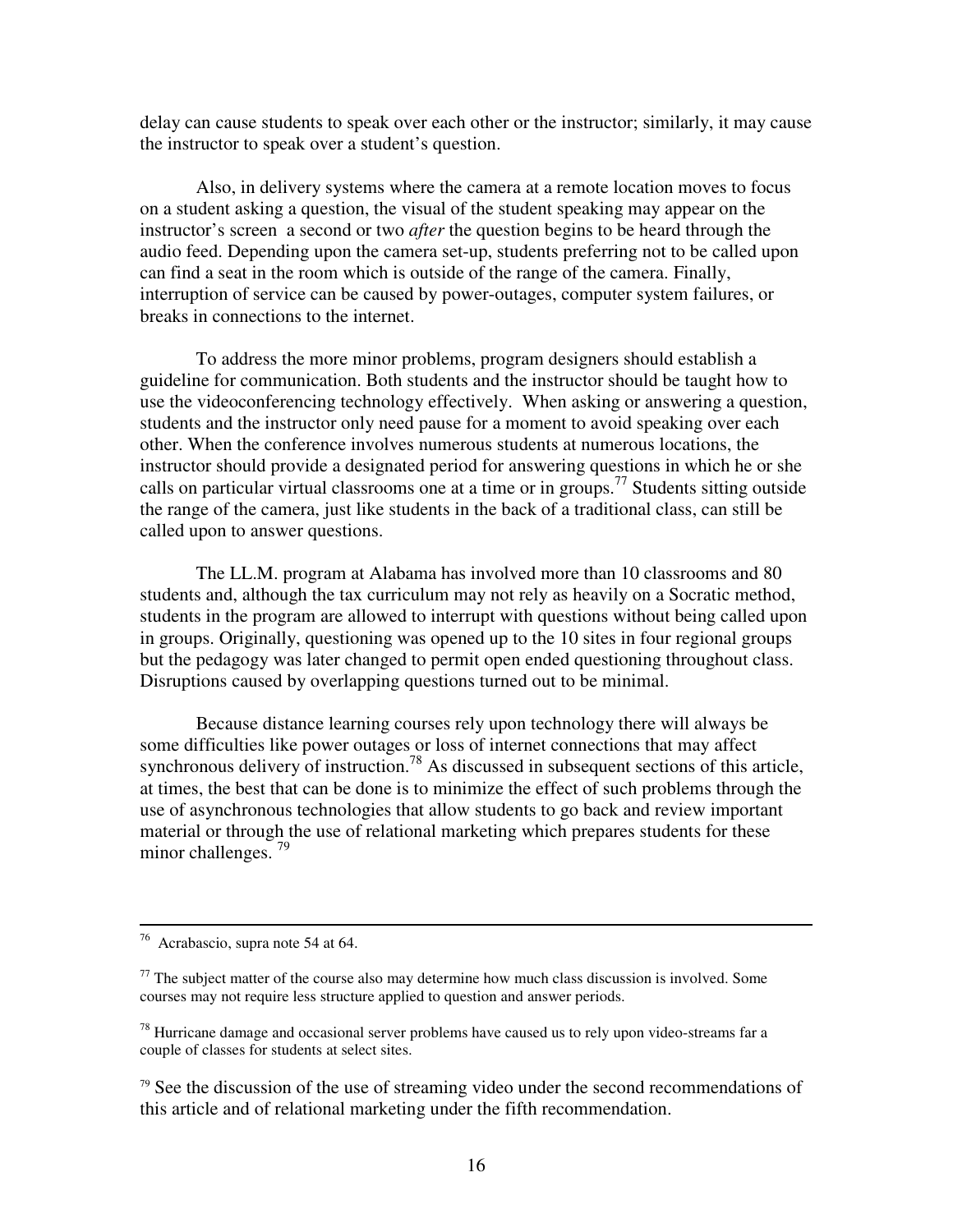It is true that teaching though videoconferencing can be more difficult than teaching in a traditional classroom. The instructor must encourage interaction and moderate discussion when it is harder to see students. At times, an instructor may have to juggle teaching with the handling of instructional technologies.<sup>80</sup> However, another reason the videoconferencing classroom most approximates the traditional law school class is because the same instructional technologies are available. Document cameras may be used to project materials to remote locations in the way that overhead projectors are used in a traditional classroom. A concert pod is available for projecting PowerPoint slides over the system. Devices called electronic whiteboards can be used like blackboards with the exception that they even allow previously "erased" information to be recalled for later use.

The costs, technical challenges and supervisory responsibilities associated with videoconferencing have led some professors to switch to purely asynchronous methods of instruction.<sup>81</sup> However, videoconferencing courses or programs which use the right equipment, utilize connections with adequate bandwidth, and which employ good bridge and classroom supervision, offer law students interaction with each other and the instructor in a way that a purely asynchronous form can not. Learning can occur when there is not face-to face interaction, but more effective instruction makes learning possible through both synchronous and asynchronous forms.

The University of Alabama School of Law has frequently considered but ultimately rejected offering the LL.M in Taxation in an asynchronous form. Surveys have revealed that students in the program and their potential employers agree with Justice Ginsburg that legal education loses something when students learn in isolation.<sup>82</sup> Students in the tax program who are mainly busy practitioners, nevertheless value the opportunity to ask live questions face to face with the instructor even when presented with an option of watching a previously recorded video of the class and asking questions by email or on a live discussion board.<sup>83</sup> They also value highly the opportunity to discuss the material or videoconference lectures with other students at their remote location. This peer-to-peer learning is perhaps the greatest loss in a purely asynchronous course even when the course provides opportunities for students to interact by email or on discussion boards.

#### **Recommendation #4**

<sup>82</sup> Supra note 2.

 $83$  These surveys also reveal that students in online programs expect to pay less tuition than in those which also offer synchronous instruction.

<sup>80</sup> Abrascio, supra note 54 at 61.

<sup>&</sup>lt;sup>81</sup> Ellen Podgor of Georgia State, the chair of SEALS Distance Education Committee, prefers to offer her international criminal law class in an asynchronous form. During this last year she was able to offer the course to students from Tulane who were dispersed by Katrina. Peter Martin's Social Security class offered through Cornell's Legal Information Institute also relies heavily on asynchronous forms. Both courses maintain a high level of interaction with students through the use of emails, discussion boards and even groups assignments.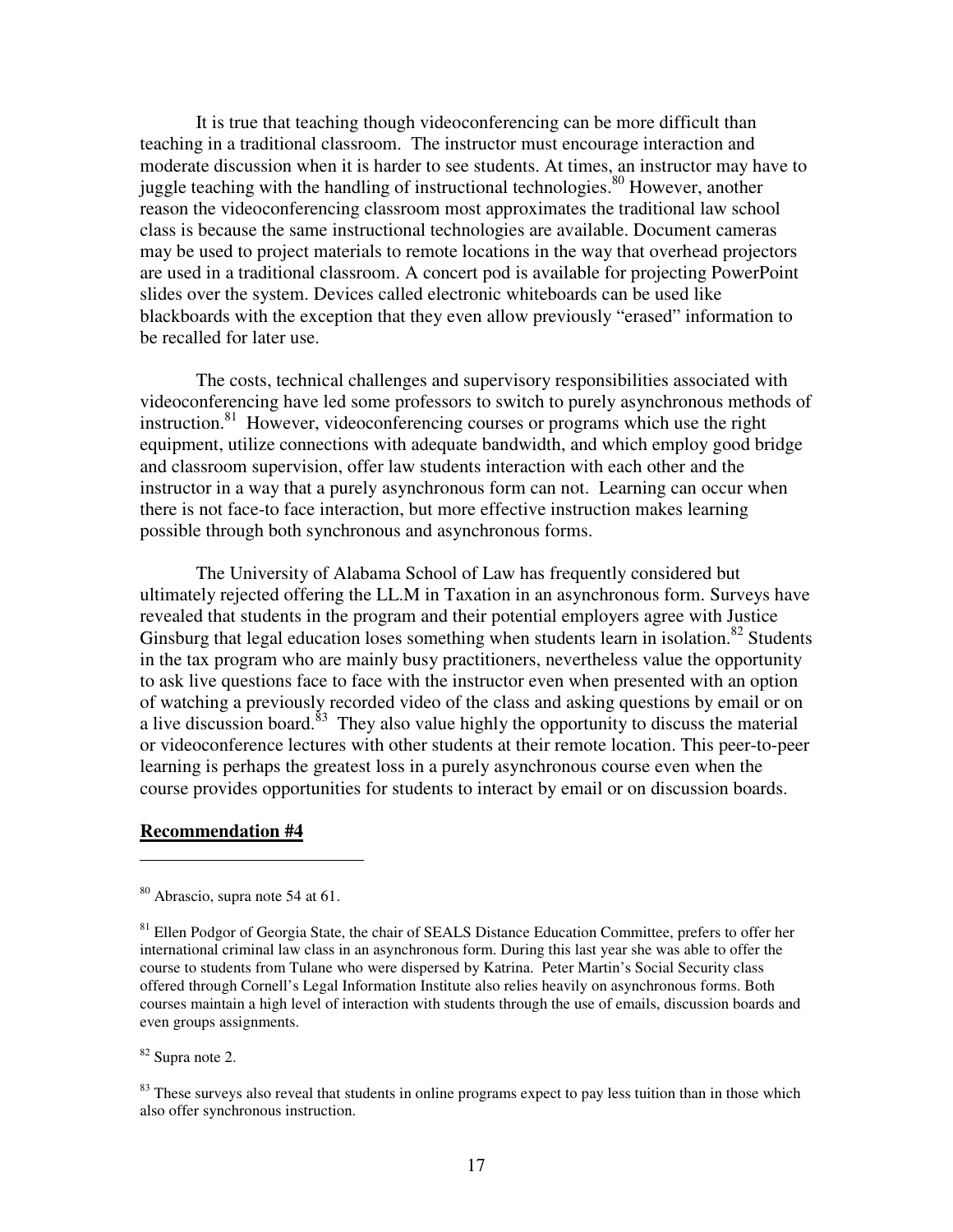## *Use asynchronous forms of delivery to increase the level of interaction and support the primary, synchronous form.*

Asynchronous technologies like internet message boards, audio and video downloading or streaming, email, list serves or discussion threads are more useful in the situations where the students and the professor can not be available at the same time. This is true regardless of whether the course's or program's primary mode of delivery is offered through distance education technology. Often referred to as a "blended" pedagogy, many traditional on-campus courses are using asynchronous technologies to supplement traditional class lectures. Such courses may, for example, post discussion topics, links to secondary resources, video files or the like.

A distance education course, should also use asynchronous technologies when it is more important that students have time to research or think about an issue rather than be able to get immediate responses to their questions. But because the distance education course does not use traditional class lectures for its primary medium of instruction, asynchronous technologies should be used to support a primary synchronous one like videoconferencing. <sup>84</sup> Asynchronous technologies whether part of a distance education or traditional law school class, should be made available to students through a course or program website.

## **A. The Website**

A course or program website is the best means by which asynchronous technologies should be made available to students. Students need a central location where they may download and digest syllabi, course materials or other supplemental documents designed to facilitate learning both during and after class. The course or program website makes it easier to change assignments, alter the pace of the course or address student confusion about course materials.<sup>85</sup> Websites may be created by specific programs like Adobe's Dreamweaver or Microsoft's FrontPage.<sup>86</sup>

In planning a course or in setting up infrastructure for a program, informational technology personnel at the law school or university can help to select the best course management system.<sup>87</sup> Software systems like WebCt and Blackboard provide a platform

<sup>&</sup>lt;sup>84</sup> See Linda Fentiman, A Distance Education Primer; Lessons From My Life as a Dot.Edu Entrepreneur, 6 N.C.J.L. & Tech. 41,63 (Fall 2004)(discussing the problems with a pure online, asynchronous law school course. She argues the technology does provide new ways to teach students and encourage them to be independent thinkers but argues this should supplement more traditional teaching methods).

<sup>&</sup>lt;sup>85</sup> Berg, supra note 19 at 47.

<sup>&</sup>lt;sup>86</sup>Available at http://www.adobe.com/products/dreamweaver/ and http://office.microsoft.com/enus/FX010858021033.aspx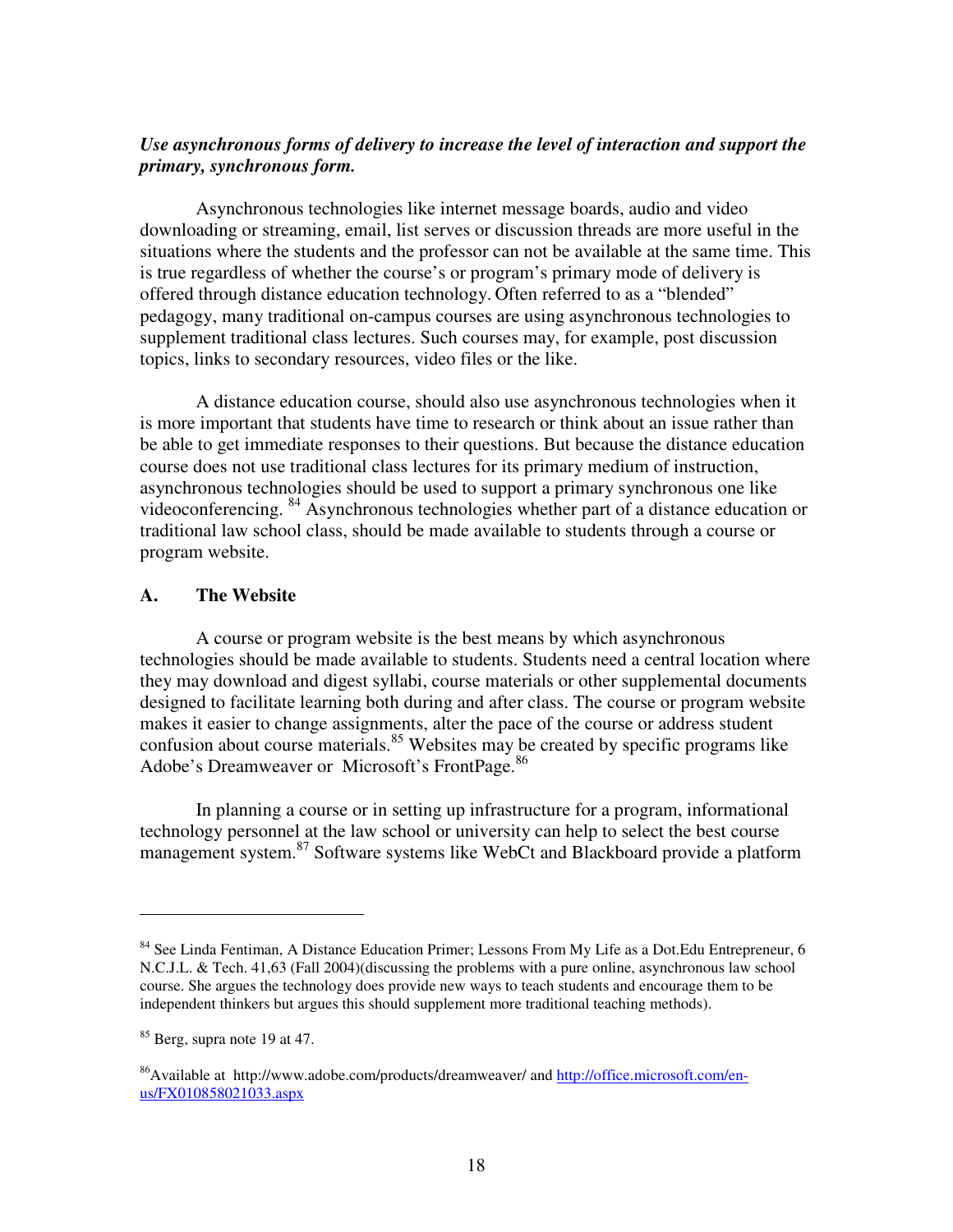for many instructional tools from posting messages on bulletin boards, to chat rooms to methods for submitting and commenting upon assignments. These programs also offer a closed email system if students in the program want to communicate about the subject matter only to the instructor or each other.<sup>88</sup> Westlaw also offers a platform for offering online courses through TWEN. TWEN provides valuable instructional tools and recently even added an option whereby instructors can get instant feedback by polling students. TWEN has the advantages that it is free for law schools and designed to link law students to important legal research materials. Most of these platforms also make it possible for distance programs to administer exams online.

Regardless of the format used, at a minimum the course website should post a syllabus. It might also make available some kind of electronic casebook. An electronic casebook, which is different from an electronic version of the course text, is a term often used to refer to a number of instructional tools. It may offer problem sets and/or solutions to problems, summaries of discussion topics, PowerPoint slides, or interactive assignments. <sup>89</sup>

The dissemination or sharing of supporting materials should be delivered through links on the website. Shared learning may be encouraged by discussion threads in which an instructor makes a website posting of a topic or issue and then students respond to either the original posting or one of the responses. Responses to discussion topics can be required or optional. By directing responses to the instructor before posting, they can also be moderated if needed, for example, to prevent misunderstandings.

#### **B. Streaming Video and Audio**

Because of the complicated nature of the subject matter and the interactive nature of learning, one of the most useful asynchronous forms of delivery for law school classes is the downloading or streaming of audio and video files.<sup>90</sup> Audio or video files are a useful way for students to review class lectures in a distance education course or lectures in a traditional on-campus course. Audio and video streams that last more than one hour can be harder to listen to than the live videoconferencing of in-person presentations. But they may be especially useful when students have to miss class or want to examine more closely a particular discussion of complicated material. Students can make notes of when

 $87$  For specific recommendations as to the usefulness of particular course management systems for law schools see Joan Hemingway, Caught in (or on) the Web: A Review of Course Management systems for Legal Education 16 Alb. L.J. Sci. Tech 265 (2006).

<sup>&</sup>lt;sup>88</sup> See e.g. www.webct.com and www.blackboard.com.

<sup>89</sup> Johnson supra note 59 at 235.

 $90$  If the student downloads a video file to their computer or other portable playing device, it is available for later viewing. However, in a streaming video, the student watches the video as it is being delivered. If the student maintains connection to the internet there may be not practical difference because just as with downloading files on a portable device, students may fast forward, pause or rewind files being streamed to a personal computer.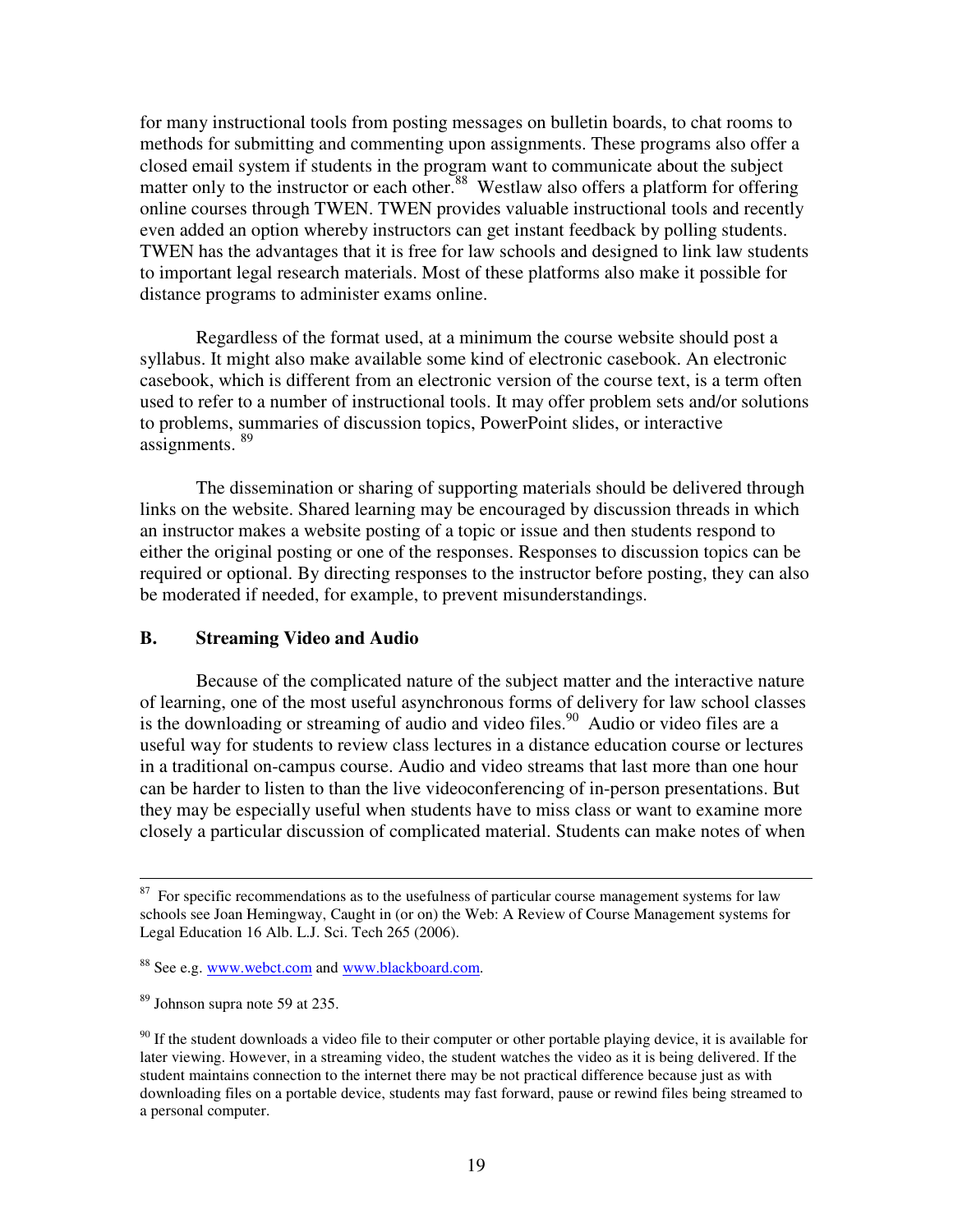certain questions arose in class and then review the relevant portions of the videostreams afterwards.

One of the more recent terms used to describe the availability and distribution of audio files and more recently, the availability and distribution of video files as well, is called Podcasting.<sup>91</sup> The term originated in 2004 from combining the name of the Apple Computer's portable digital audio player called an "ipod" with the word "broadcasting."<sup>92</sup> The term "podcasting" has been defended as "a digital recording of a radio broadcast or similar program , made available on the Internet for downloading to a personal computer."<sup>53</sup> Now that video portable players are also becoming available, "podcasting," among other terms, is also being used to refer to the downloading of video files.  $94$ However, students can use a personal computer instead of an Apple ipod or other portable device to listen to audiostreams or watch videostreams.<sup>95</sup>

Podcasting has become such a popular term not because the technology is new but rather because, as with videoconferencing, the technology has become easier and less expensive to use. Audio and video streams are now available through more devices than simply the personal computer.<sup>96</sup> The implication for educational institutions as a consequence of this developing technology is that with a little help from the audio-visual or informational technology staff, liberal arts universities including law schools, could begin to offer video and audio presentations of classes delivered by talented instructors.<sup>97</sup> Through the use of these "Profcasts" law students could receive primary or secondary course instruction by downloading a file and listening to it or watching it on a portable player in a variety of mediums like the library, home, car or recreation center.<sup>5</sup>

Many law schools are behind others in offering such technologies because they are unfamiliar with them. For other law schools, the lack of familiarity may not be the only reason they have not yet offered distance education courses or have been slow to incorporate the computer technologies in traditional classes. With the increased use of

<sup>93</sup> *Id.*

 $^{94}$  Id .

<sup>95</sup> *Id.*

<sup>97</sup> *Id.*

 $91$  Podcasting is a method whereby individuals post audio and now video content on the internet for automatic download. It does not easily fit into any of the current statutory or regulatory schemes that control the broadcast of copy right materials. See Matthew Astle, Will Congress Kill the Podcasting Star?, 19 Harv. J.L. & Tech. 141 (Fall 2005).

<sup>92</sup> http://en.wikipedia.org/wiki/Podcasting

<sup>&</sup>lt;sup>96</sup> Gardner Campbell, There's Something in the Air; Podcasting in Education, 40, 00.6 Educase Review, 32-47 (November/December 2005).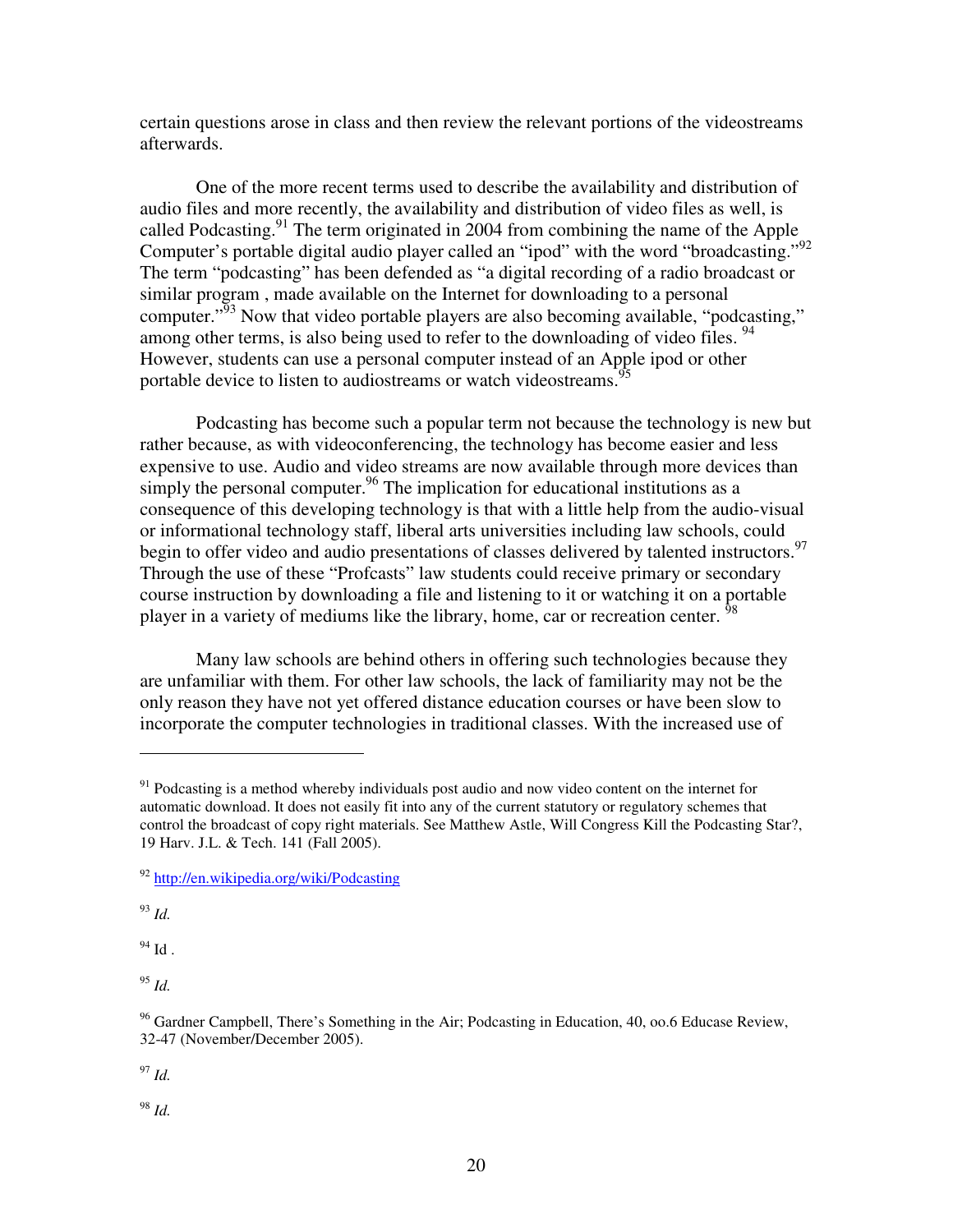asynchronous technologies like email and discussion boards, instructors often find that they are even more available to online students than they were to traditional on-campus ones.<sup>99</sup> This benefit to the students may be preserved while the burden to the professor is minimized by placing some limits on availability in the same way that professors of traditional classes have done. For example, the professor might post office hours when they are available for text chat or they may provide a standard for how frequently they will respond to asynchronous communication like email.

Nevertheless, preparations for courses that offer both synchronous and asynchronous forms of technology usually do require more time than those for traditional campus classes because they are adding different ways to facilitate learning without taking others away.<sup>100</sup> Technologies like videoconferencing, internet chat or webconferencing offer live interactive learning. In a purely asynchronous course students are not able to get immediate feedback and are more likely to lose the benefits of peer-topeer learning. Synchronous programs that incorporate asynchronous methods are able to add to the pedagogy the benefits of individualized learning that comes from such forms.

Students in Alabama's LL.M in Taxation program use videoconferencing as a way to get immediate feedback and gauge their understanding of the subject matter. Because each site location is also a classroom, students are often able to ask each other for clarification even during class. Some sites have even created evening or lunch study groups to enhance their understanding of the subject matter. Although some sharing of information can be accomplished through the use of asynchronous forms of instruction, courses that rely only upon them may be underestimating the value this peer-to-peer learning.

The program website utilizes various web-based technologies to facilitate learning and make course materials easily available. It is also used to facilitate communication with faculty and among students in the program through email links and a student photo directory. The electronic case book is an important aspect of the LL.M in Taxation program because students can make a note of confusing topics during class and return to the solution to the problem set which addresses their question.  $101$  Students in the tax program also often go back and review particular discussions of complicated regulations and interpretations by making notes of when those discussions occurred and then reviewing the relevant portions of the videostreams.

 $99$  Standard 306-4 says law schools shall take steps to provide students in distance education courses opportunities to interact with instructors that equal or exceed the opportunities for such interaction with instructors in a traditional classroom setting. http://www.abanet.org/legaled/standards/chapter3.html

<sup>&</sup>lt;sup>101</sup> There is even technology available which allows students to take notes which special notebooks and pens that create links to the video-stream. Students connected to a computer can use the pen to click on there notes which then open the video-stream to the place where the topic was discussed. See e.g. http://www.tegrity.com/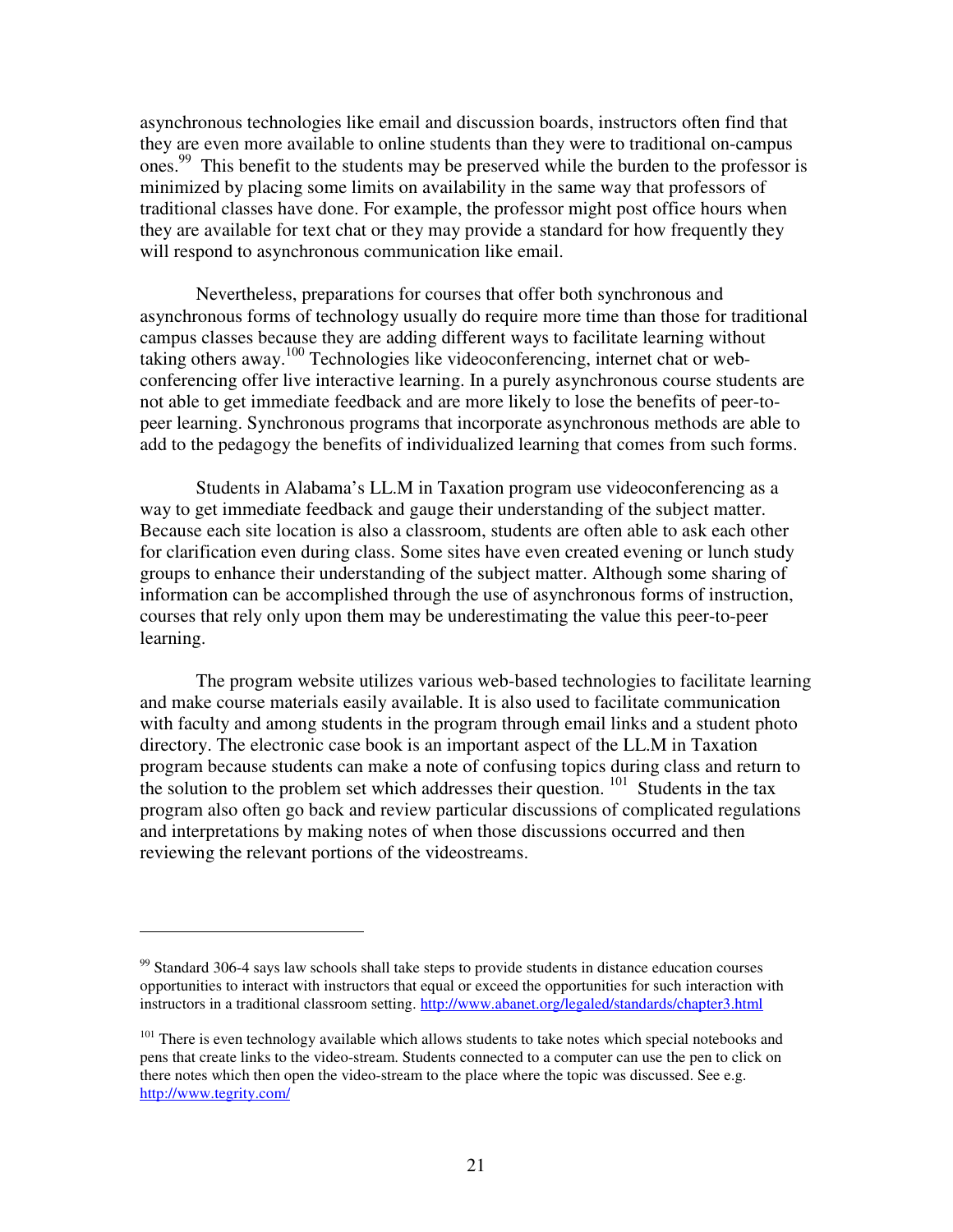In sum, successful distance education courses or programs will use asynchronous forms of delivery like websites, discussion threads, and email to increase the level of interaction with the instructor, with other students or with the subject matter of the course. They will use other asynchronous technologies like audio and video streaming as they are appropriate to the nature of the material and course and as they support the primary synchronous mode of instruction.

#### **Recommendation #5**

#### *Use relational marketing to retain and recruit distance education students.*

When recruiting students for a distance education program, it is natural to first consider the ways technology and transactional methods may be used to reach potential applicants. Law schools and bar associations sell space for internet advertisements, mailing labels and possibly email lists. Although limited by state and federal SPAM laws, email blasts have become a common way to advertise distance education courses or programs. Evaluating the effectiveness of these transactional methods of advertising, which are aimed at simply getting students to enroll, is beyond the scope of this article. Instead, this last recommendation makes the suggestion that, especially in a distance education program, at least equal attention should be given to relational marketing techniques.<sup>102</sup> Relationship marketing is a form of marketing that evolved from direct response marketing in the 1960s and emerged in the 1980s, in which emphasis is placed on building longer term relationships with customers rather than on individual transactions. 103

Even with the various technologies and their capabilities as previously discussed in this article, there is still the possibility that with distance education courses, students can feel a greater disconnect than students physically present at a law school. Distance education programs should go further than the traditional class to include ways to encourage learning outside of the live classroom. This is true because when students are separated by space there are fewer opportunities to interact with the institution and other students. In a program offering remote locations, students at the individual sites have opportunities to join study groups or discuss the material with colleagues. But even with purely online courses, there are specific ways to ensure that students make use of each other and feel more connected to the institution.

First, degree granting programs should require an on-campus orientation where students can meet each other, instructors and administrative personnel. Students will be more likely to use each other as a resource if they have first met in person. The

 $102$  I have adapted this recommendation from Najmuddin Shadik, Marketing Distance Learning Programs and Courses: A Relationship Marketing Strategy. The paper was one of three selected as "Best Paper" among DLA proceedings, Jekyll Island, Georgia, June5-8, 2005; see www.westga.edu/~distance/ojdla/summer82/shaik82.htm

<sup>&</sup>lt;sup>103</sup> Audio Conference with Magna, Effective Marketing Strategies for Distance Education Programs, presented by Namjuddinj Shaik. (May 18 2006).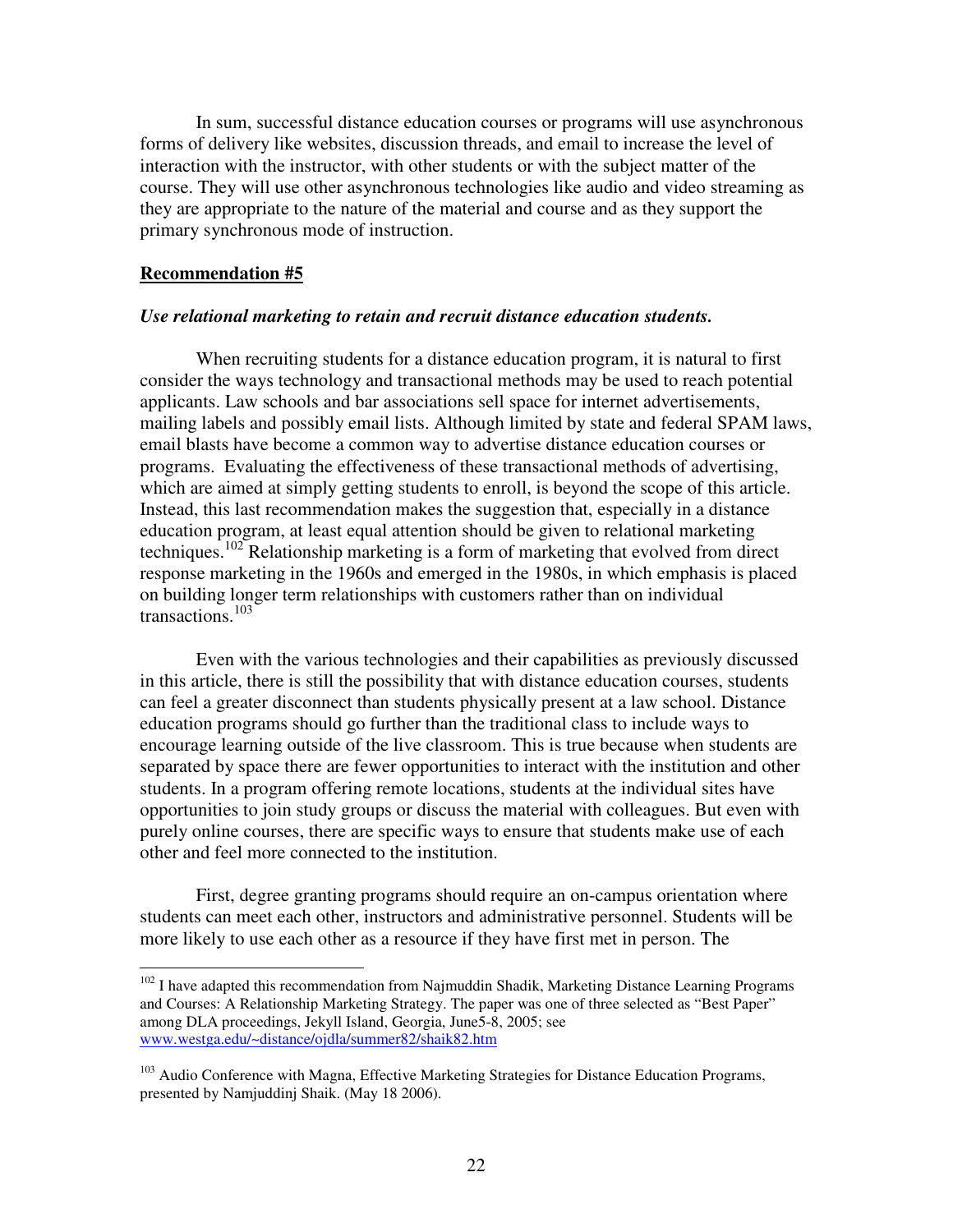orientation session helps facilitate a face-to-face connection between participants in a program that may not occur again until graduation unless the program uses videoconferencing technology. Students may also feel more comfortable asking an instructor or administrative personnel questions throughout the course of a program if they have first met face-to-face during orientation. Finally, an orientation session provides an opportunity to explain academic policies and standards and to demonstrate how technology will be used to offer course instruction and supporting materials.

Professors in programs offering videoconferencing as the primary medium of instruction, should further support face-to-face connections by teaching from as many of the locations as possible rather than just the one most convenient. Relationships can be further encouraged by a web-directory containing pictures and contact information of participants in the program. Finally, listservs, chat rooms, and mailing lists are other ways to continually support the initial face-to-face contact established during orientation and to help students feel connected to the institution and each other.

The LL.M in Taxation from Alabama requires all students from throughout the Southeast to attend an orientation session at the University before the start of the twoyear cycle. This gives students a chance to meet each other, the administrative staff and some of the professors in the program. Students are taught how to make the most effective use of available technologies and how to communicate with staff and each other. A program electronic facebook is created to foster these communications. Each classroom is asked to elect a representative who will be in charge of communicating common complaints or suggestions whether they be technological or pedagogical in nature.

Attention to relational marketing also means that great care should be given to make sure that the online program runs well technologically and administratively. With videoconferencing programs, virtual classrooms should be located at educational institutions that are well supervised by an informational technology or distance education department. Good site selection and competent technical supervision are critical to the success of a distance program offered through videoconferencing because the loss of connection with the bridge means the loss of the primary mode of instruction. Each virtual classroom needs a supervisor who can make sure the room is open, the equipment is on and the audio and video connection is made and not broken during class time.<sup>104</sup> A qualified technician at the bridge location is also required before and during class for programs or courses connecting several sites. Such personnel make sure that all the sites have properly connected to the bridge and that none have audio problems that are disrupting the class.

In regards to administration, online mechanisms for course registration, book ordering, and withdrawal from courses should be available on the website. The website should be maintained regularly and updated promptly especially if it contains materials to be digested before class or even video or audio streams useful in reviewing prior classes.

<sup>&</sup>lt;sup>104</sup> For a fee, this room supervisor may also be useful in ensuring the academic standards of the course by proctoring exams.